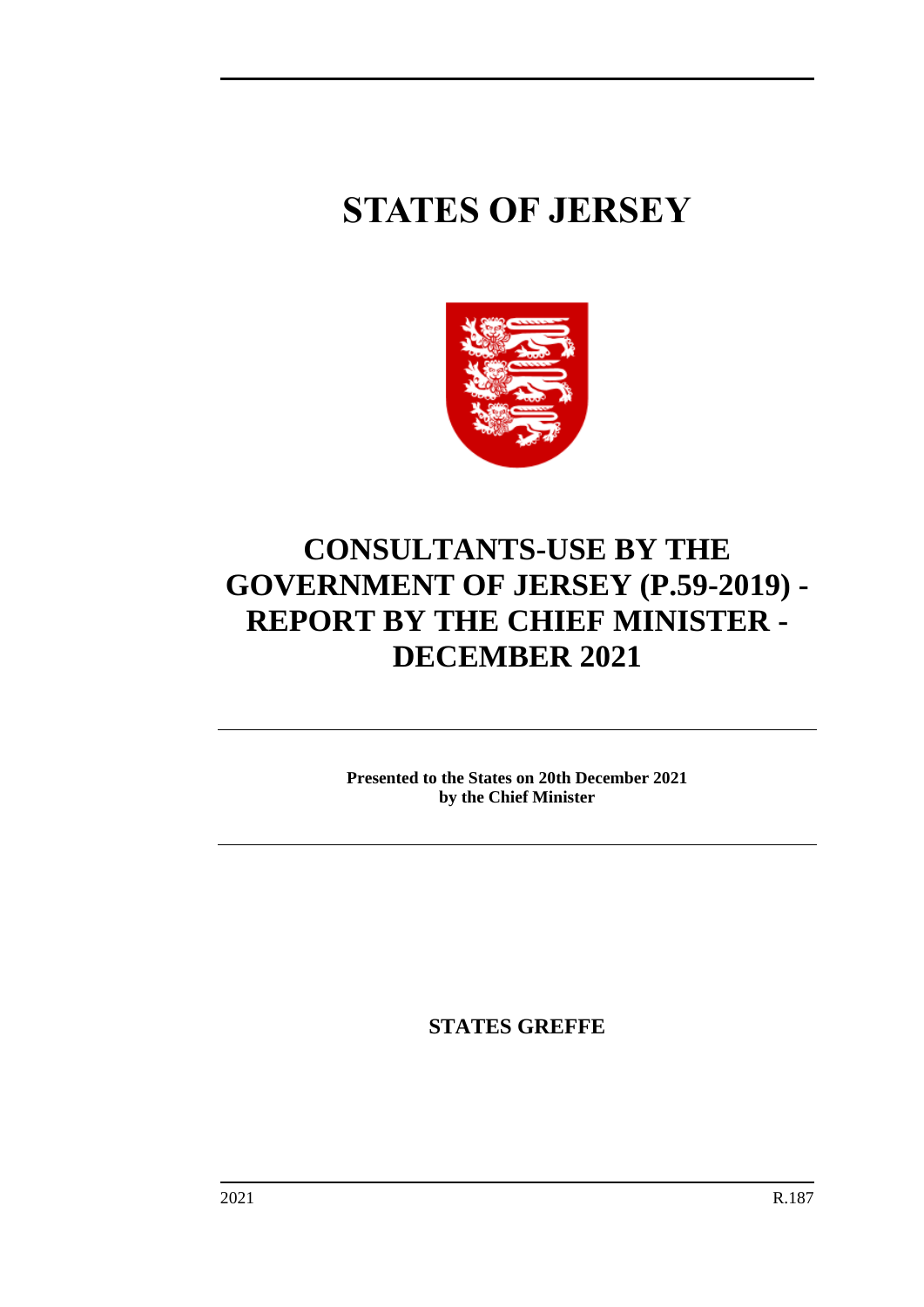#### **REPORT**

The Chief Minister agreed to report to the Assembly every six months on the cost of consultants, interims, fixed-term employees and agency staff employed by the Government of Jersey.

This is the fifth of these reports, covering January to June 2021.

For this report, we have updated definitions of consultancy and contingent labour to clearly define the differences in the roles. In previous reports, these definitions have been unclear at times.

The definitions for consultancy and contingent labour are defined in the below table:

|             | Advice (often strategic) is provided outside the business-as-usual       |  |  |  |  |  |  |  |
|-------------|--------------------------------------------------------------------------|--|--|--|--|--|--|--|
|             | environment.                                                             |  |  |  |  |  |  |  |
| Consultancy | Skills / expertise are not available in-house                            |  |  |  |  |  |  |  |
|             | Access to data and information not available in-house.                   |  |  |  |  |  |  |  |
|             | Engagements are time-limited.                                            |  |  |  |  |  |  |  |
|             | Specific deliverable / outcomes are defined.                             |  |  |  |  |  |  |  |
|             | Supplier has responsibility to meet those deliverables or outcomes.      |  |  |  |  |  |  |  |
|             | Operational expertise is not available in-house.                         |  |  |  |  |  |  |  |
|             | The role being filled exists within the organisation.                    |  |  |  |  |  |  |  |
| Contingent  | Specific named individuals are performing a role or function rather than |  |  |  |  |  |  |  |
| Labour      | delivering specific outcomes.                                            |  |  |  |  |  |  |  |
|             | Client retains management responsibility for the day-to-day              |  |  |  |  |  |  |  |
|             | performance of individuals and is responsible for defining the role or   |  |  |  |  |  |  |  |
|             | tasks they will perform.                                                 |  |  |  |  |  |  |  |

As noted in the tables below technical specialist such as architects and doctors have been excluded as it was agreed that they did not fit within the intended disclosures of the Proposition and Non-Ministerial costs have also been excluded.

To reflect the definitions, costs are broken down into the following tables:

| Table 1 |     | Consultancy services provided by a supplier                     |
|---------|-----|-----------------------------------------------------------------|
| Table 2 |     | Consultancy major programmes                                    |
|         | 2.1 | <b>Consultancy - Cyber Security</b>                             |
|         | 2.2 | Consultancy - Integrated Technology Solution                    |
|         | 2.3 | <b>Consultancy - Microsoft Foundations</b>                      |
|         | 2.4 | Consultancy - OneGov HQ                                         |
|         | 2.5 | Consultancy - Our Hospital                                      |
|         | 2.6 | $Consultancy - Team Jersey$                                     |
| Table 3 |     | Contingent Labour (services provided by a specific individual,  |
|         |     | professional fees, interims contractors and project management) |
| Table 4 |     | Contingent Labour major programmes                              |
|         | 4.1 | Contingent Labour – Cyber Security                              |
|         | 4.2 | Contingent Labour – Fort Regent                                 |
|         | 4.3 | Contingent Labour – Integrated Technology Solution              |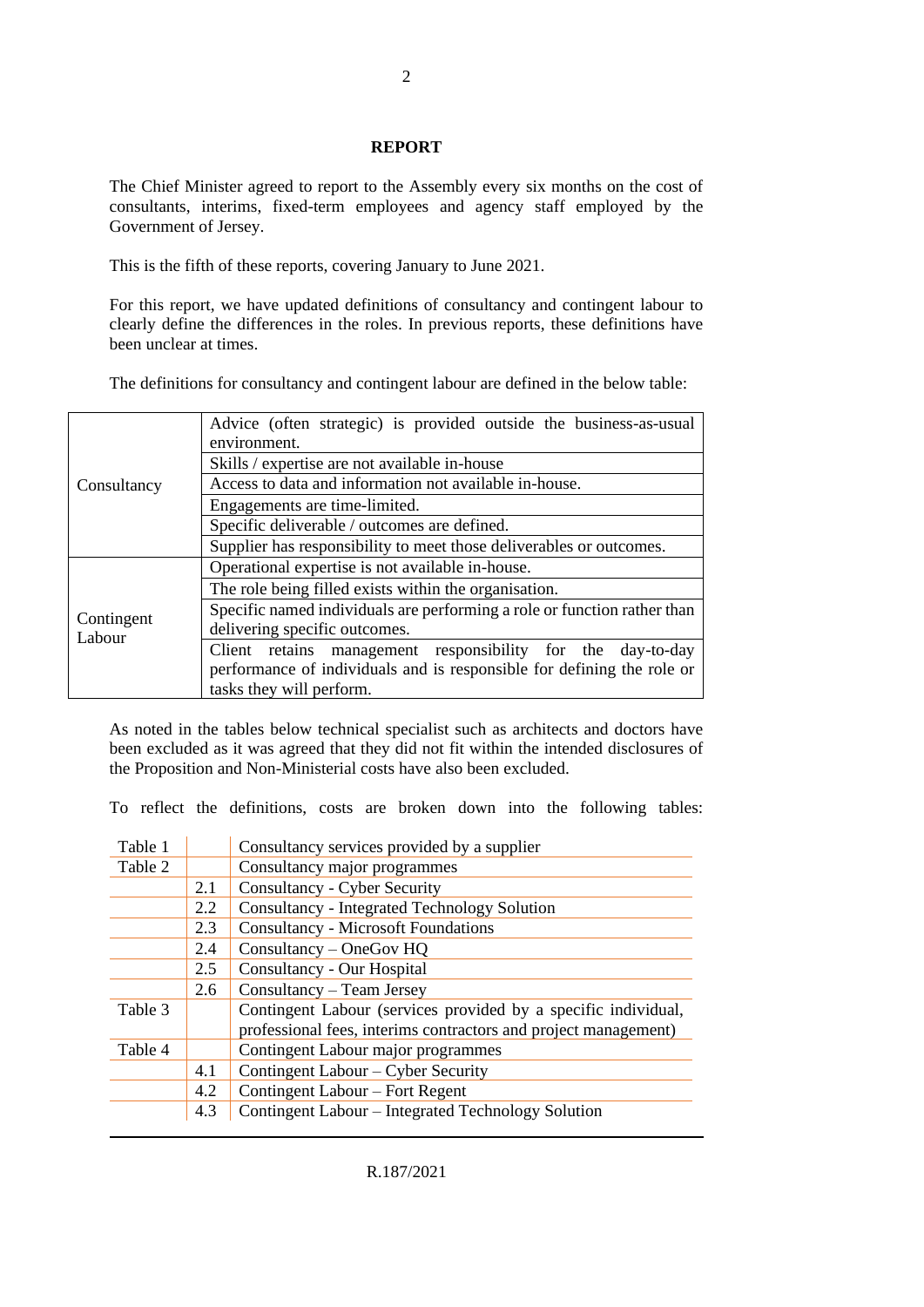|         | 4.4 | Contingent Labour – Microsoft Foundations   |
|---------|-----|---------------------------------------------|
|         | 4.5 | Contingent Labour - Our Hospital            |
|         | 4.6 | Contingent Labour – OneGov HQ               |
|         | 4.7 | Contingent Labour – Team Jersey             |
| Table 5 |     | Fixed Term above a Civil Service Grade 15.4 |
| Table 6 |     | Fixed Term below a Civil Service Grade 15.4 |
| Table 7 |     | Agency Local                                |
|         |     | Agency Healthcare & Social Worker           |

Since the last report (covering July to December 2020), the total costs shown have increased from £40 million) to £47 million (increase of £7m, 17.5%). Pure consultancy makes up 33% of the total value, major programmes make up 32% (£15.3 million) of this value in both consultancy and contingent labour and the remaining is made up as detailed below.

| Consultancy                            | £15,366,415 | $(H2 2020: \pounds 15,383,611*)$            |
|----------------------------------------|-------------|---------------------------------------------|
| <b>Contingent Labour</b>               | £7,252,538  | $(H2 2020; \pounds 6,447,057*)$             |
| <b>Fixed Term Contractors</b>          | £13,876,217 | $(H2 2020: \text{£} 9,006,883)$             |
| Local Agency                           | £2,530,125  | $(H2 2020: \pounds 2, 227, 366)$            |
| Agency Health Care & Social<br>Workers | £8,133,288  | $(H2 2020: \text{\textsterling} 6,779,994)$ |

\*Definitions have been clarified in this latest report as above.

#### **Issues**

The Government's ability to attract permanent and fixed-term employees into specific roles remains challenging due to the global pandemic and a shortage of specialist skills.

The global pandemic continues to sustain a need for resources to support Ministers with the Island's health, wellbeing, fiscal and economic response.

There has also been a significant number of major programmes which are agreed in the Government Plan which have needed needing specialist expertise, such as Our Hospital and the Integrated Technology Solution programme.

### **The use of contingent labour**

Interims, contractors, and agency staff are commonly used by governments, businesses, and third-sector organisations for one or more of the following reasons:

• To provide short-term cover to fill vacancies or sudden capacity gaps, where speed of appointment is important to avoid the failure of services or care, for instance in teaching, nursing, and social care.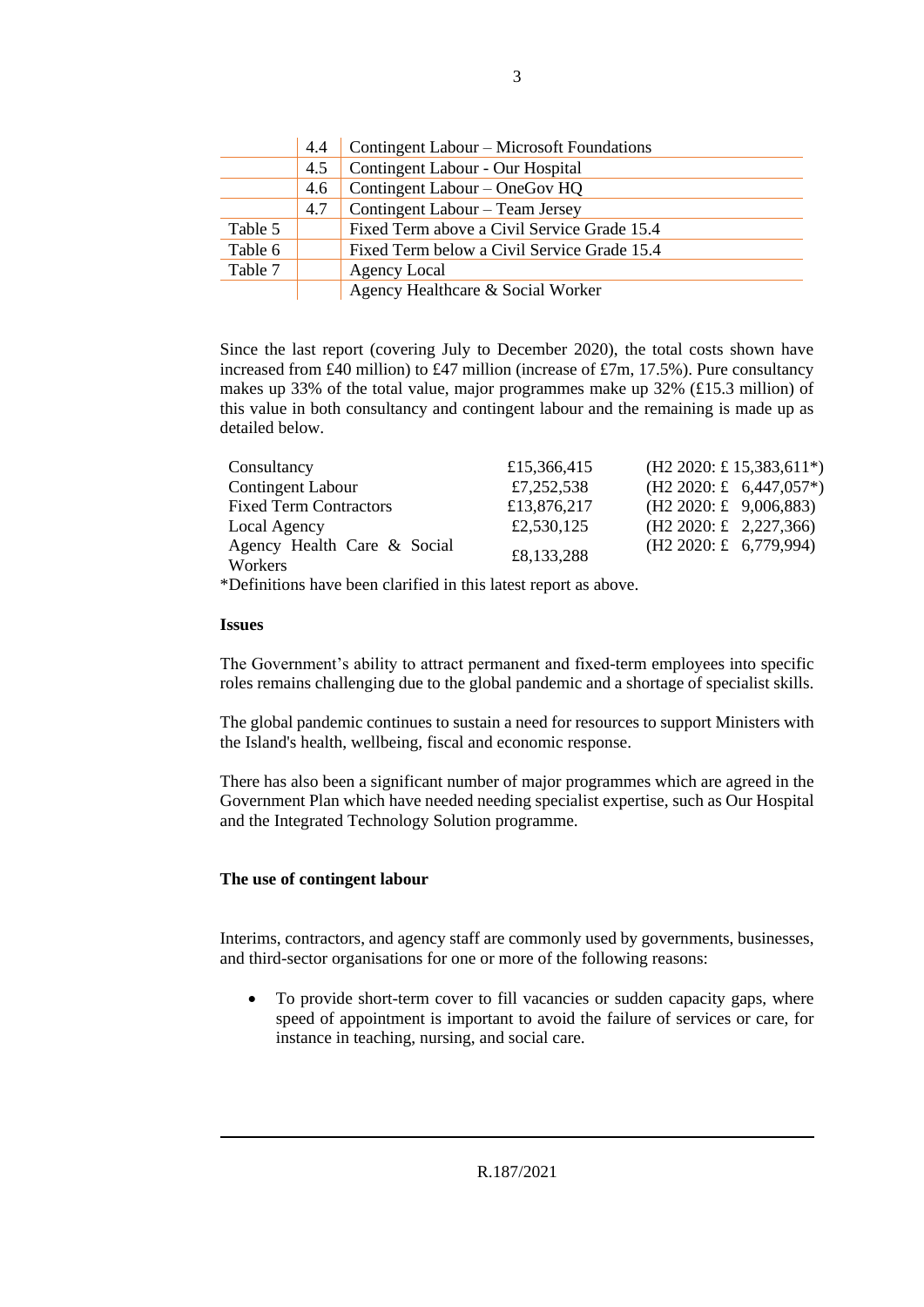- To fill longer-term capacity gaps, where permanent recruitment will take time and the need to fill a role is urgent, but it is likely to take months to make permanent recruitments. This can again involve teachers, nurses, and social workers, but also some more senior roles.
- To fill capability gaps, where skills are needed that the organisation does not currently have. This could be for a time-limited project, and/or where the project's aim is to build sustainable internal skills and it needs support to do this.

### **The cost of contingent labour**

Contractors typically cost significantly more than the equivalent permanent employee of a similar skill set. The higher costs are influenced by several factors:

- Agency fees are often charged on top of the contractor's own rates
- An independent contractor needs to factor in employer social security, pension, and tax costs, and a premium to cover work insecurity, infrequency, and instability
- Competition, supply, and demand for niche skills increases the market price for contractors
- The additional cost of travel and accommodation for contractors working away from home.
- On the other hand, these costs need to be compared with the opportunity cost of not doing the work they are brought in to do – whether care for patients and vulnerable people, educating children, or delivering transformation that will improve services and reduce future costs.
- In addition, where contracts are of short duration, the roles are not ongoing, and there is no-one in the organisation with the skills to do the work, there is no alternative.

### **Notes**:

Through the collection of this data, it has become clear that we do not maintain a central record of procurement information. One Government modernisation is designed to resolve this issue. We have therefore been unable to provide information as to whether consultants were procured through a tender or quotes selection process as requested in the Proposition. This highlights our need for an integrated payroll, procurement, and accounts payable system to collate and verify this type of information. This is included in the Government Plan which is due to be implemented in 2022.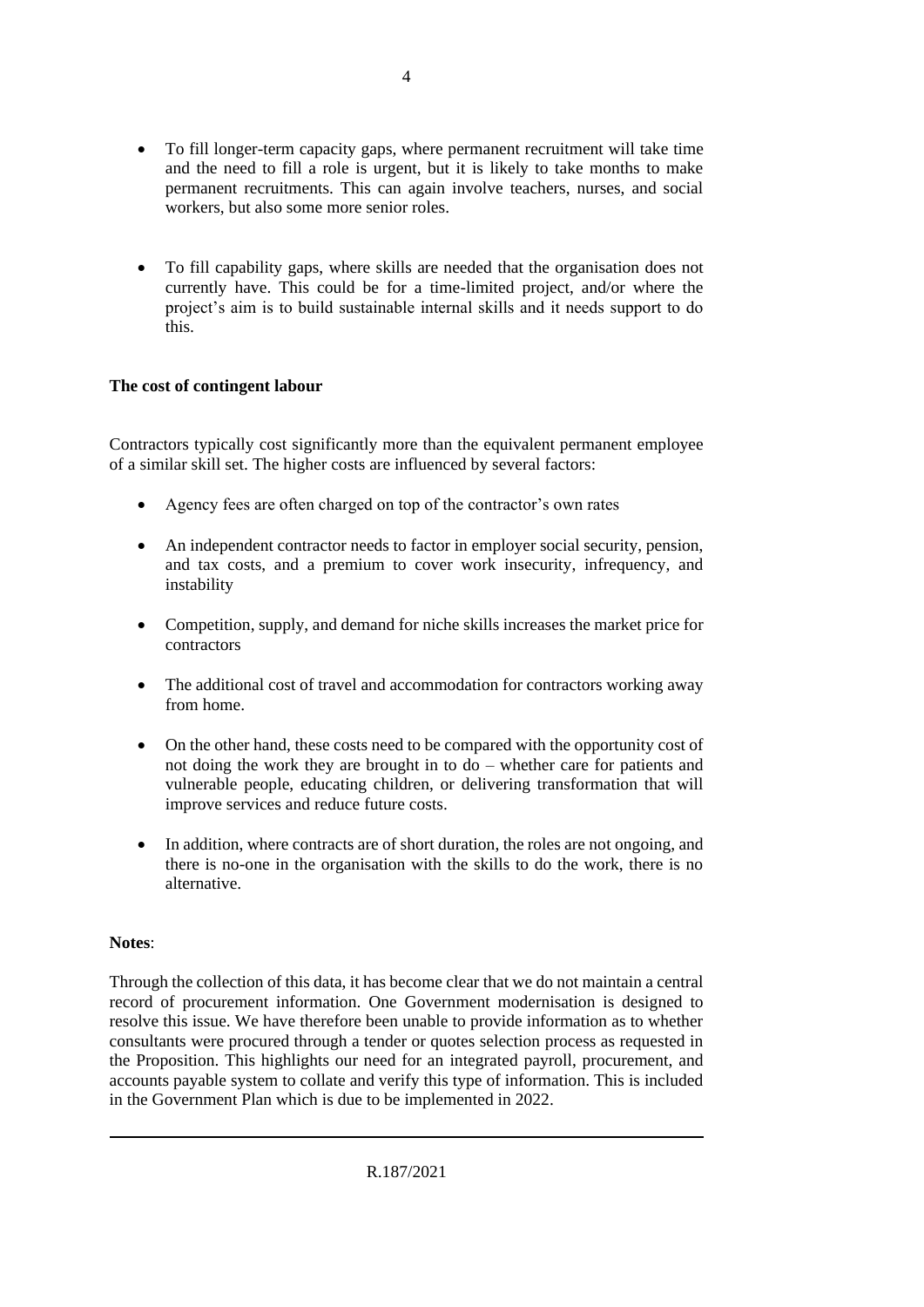The Proposition asked to indicate if a structural needs assessment (SNA) was carried out for each contract. While there is no common definition of a SNA across the organisation a view has been taken that if a business case or documented reasoning for the spend is in place, this would constitute an SNA.

Departments and accountable officers shown in the tables may have changed since the procurement took place. This is due to the One Government changes to departments.

The daily rate of consultants has not been shown, due to commercial concerns over releasing this information. Instead, it was felt that showing the total cost for H1 will provide more accurate information for members. In addition, consultants often work across several projects meaning separating the cost of each individual engagement is not possible at this point. Regarding the final cost of any engagement this will be completed when we can bring all the systems together, see point 1 above.

It should be noted that the collation of the information shown below is a manual process and input against each spend item done individually, due to not having centralised procurement information. This means it is prone to error. As noted in point 1 above, the implementation of the integrated systems should provide a solution to this.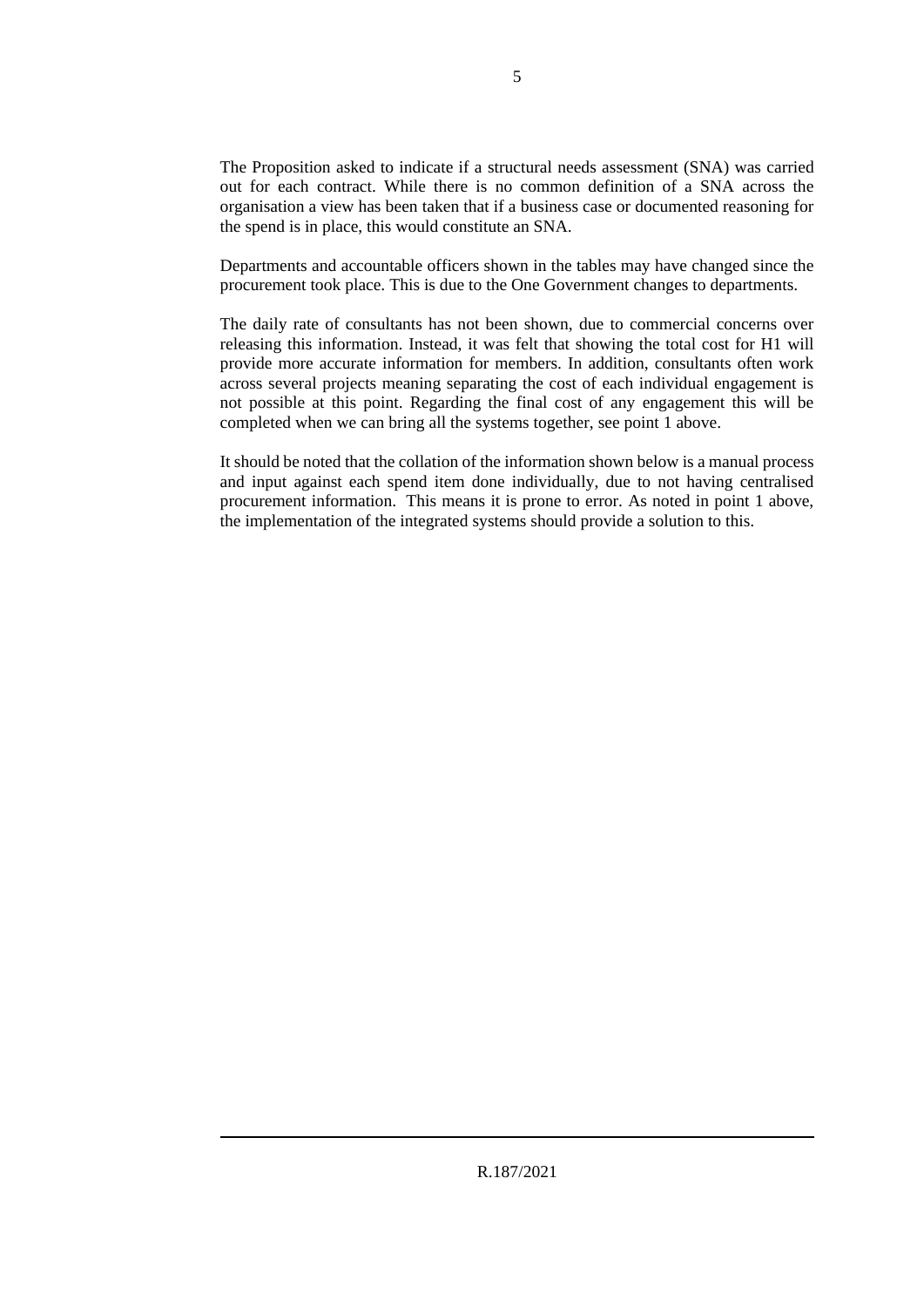# **TABLE 1: CONSULTANCY SPEND (EXCLUDING MAJOR PROGRAMMES)**

| <b>Department</b> | <b>Supplier</b>                         | Project                                                       | <b>Travel</b> | <b>Structured</b><br><b>Needs</b><br><b>Assessment</b> | <b>End Date</b> | Post<br><b>Consultation</b><br><b>Analysis</b> | <b>Extension</b> | <b>Accountable</b><br><b>Officer</b> | <b>Report</b><br><b>Produced</b> | <b>Report</b><br><b>Published</b> | <b>Band</b>            |
|-------------------|-----------------------------------------|---------------------------------------------------------------|---------------|--------------------------------------------------------|-----------------|------------------------------------------------|------------------|--------------------------------------|----------------------------------|-----------------------------------|------------------------|
| COO               | <b>BDO Greenlight Ltd</b>               | <b>Consultant for IT Service</b><br><b>Management Project</b> | 0             | No                                                     | 2021-08-31      | <b>No</b>                                      | <b>No</b>        | COO                                  | No                               | No                                | $35,000 -$<br>50,000   |
| COO               | <b>Barnett HR Ltd</b>                   | <b>Head of Employee Relations</b>                             | $\mathbf 0$   | Yes                                                    | 2021-12-30      | No                                             | Expected         | <b>COO</b>                           | No                               | <b>No</b>                         | 75,000 -<br>100,000    |
| COO               | <b>Container Labs Limited</b>           | E-Rostering                                                   | 0             | Yes                                                    | 2022-06-30      | No                                             | Yes              | COO                                  | No                               | No                                | $50,000 -$<br>75,000   |
| COO               | Jersey AVS Corporate<br><b>Services</b> | Total Reward/BAU/Voluntary<br>Release                         | $\mathbf 0$   | <b>No</b>                                              | 2022-06-30      | No                                             | No               | COO                                  | <b>No</b>                        | <b>No</b>                         | $50,000 -$<br>75,000   |
| COO               | Jersey AVS Corporate<br>Services        | <b>COVID Track &amp; Trace</b><br><b>Technical Support</b>    | 0             | No                                                     | 2021-03-30      | No                                             | No               | COO                                  | No                               | No                                | $35,000 -$<br>50,000   |
| COO               | <b>Marbral Advisory Limited</b>         | TRR Programme - Change<br>Manager                             | $\mathbf 0$   | No                                                     | 2021-10-30      | No                                             | Yes              | <b>COO</b>                           | No                               | No                                | $50,000 -$<br>75,000   |
| COO               | Proxima                                 | Commercial Redesign incl.<br><b>TOM</b>                       | 0             | No                                                     | 2021-12-31      | No                                             | Yes              | COO                                  | No                               | No                                | 850,000 -<br>950,000   |
| COO               | Timewise                                | <b>Organisational Development</b><br>Consultancy              | $\mathbf 0$   | Yes                                                    | 2021-12-31      | N/A                                            | Yes              | COO                                  | Yes                              | <b>No</b>                         | $35,000 -$<br>50,000   |
| COO               | <b>Triverto Limited</b>                 | <b>M&amp;D Transition</b>                                     | 0             | Yes                                                    | 2021-12-31      | No                                             | No               | COO                                  | No                               | No                                | $150,000 -$<br>175,000 |
| COO               | <b>Triverto Limited</b>                 | Project Support Clinical Work<br>Environment                  | $\pmb{0}$     | No                                                     | 2021-09-31      | No                                             | Yes              | COO                                  | No                               | <b>No</b>                         | 75,000 -<br>100,000    |
| COO               | <b>Triverto Limited</b>                 | Project Support Clinical Work<br>Environment 1                | 0             | No                                                     | 2021-12-31      | No                                             | Yes              | COO                                  | No                               | No                                | $50,000 -$<br>75,000   |
| COO               | <b>Triverto Limited</b>                 | <b>External Architecture</b><br><b>Interfaces Project</b>     | $\mathbf 0$   | Yes                                                    | 2021-12-31      | No                                             | Expected         | COO                                  | No                               | <b>No</b>                         | $50,000 -$<br>75,000   |
| COO               | <b>Triverto Limited</b>                 | M&D Programme Manager                                         | 0             | No                                                     | 2022-01-31      | No                                             | No               | COO                                  | No                               | No                                | $35,000 -$<br>50,000   |
| COO               | Virtuoso IT Limited                     | Digital ID - JerseyMe                                         | $\mathbf 0$   | <b>No</b>                                              | 2021-12-31      | No                                             | <b>No</b>        | COO                                  | No                               | <b>No</b>                         | $20,000 -$<br>35,000   |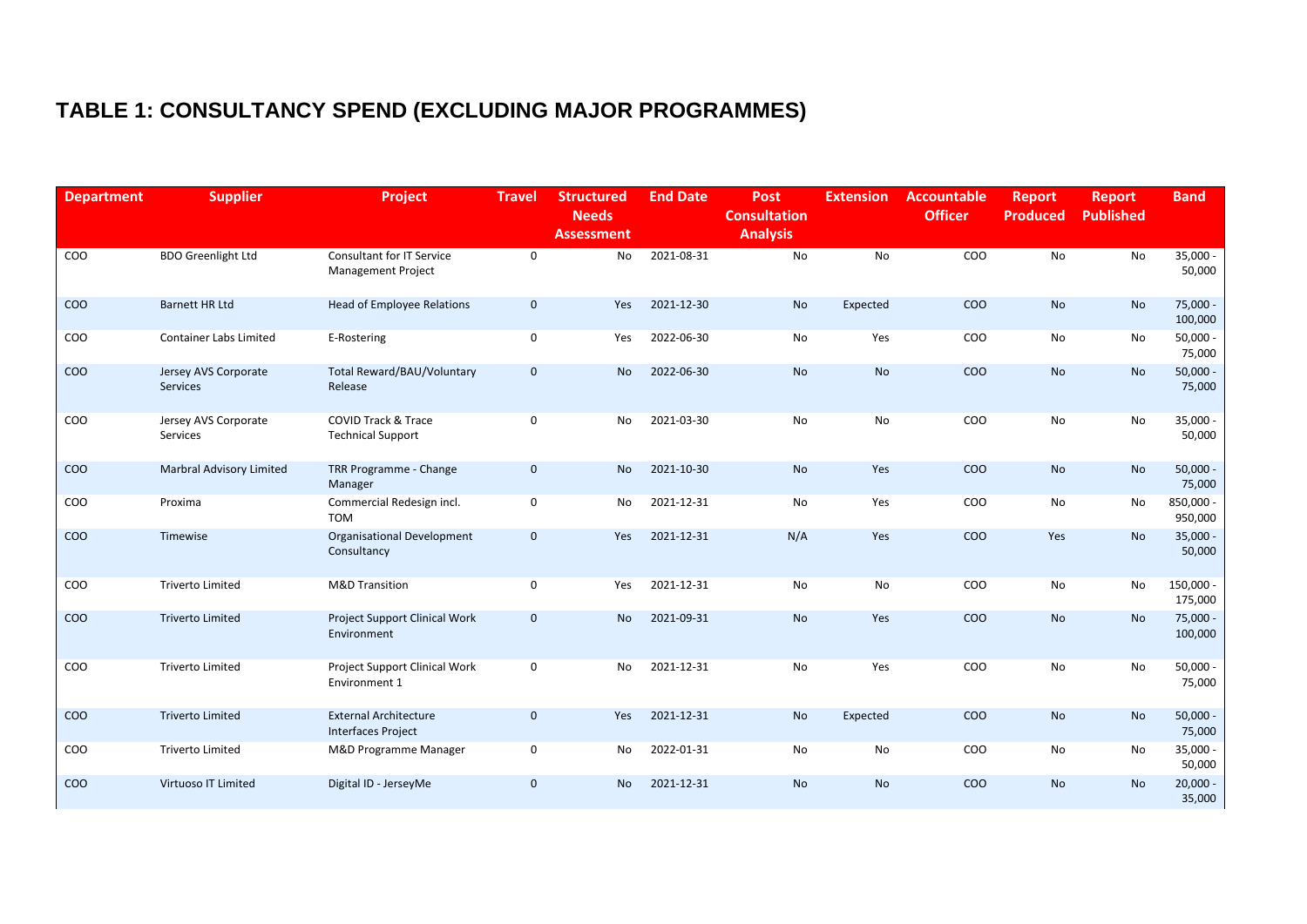| <b>Department</b> | <b>Supplier</b>                      | Project                                                        | <b>Travel</b> | <b>Structured</b><br><b>Needs</b><br><b>Assessment</b> | <b>End Date</b> | <b>Post</b><br><b>Consultation</b><br><b>Analysis</b> | <b>Extension</b> | <b>Accountable</b><br><b>Officer</b> | <b>Report</b><br><b>Produced</b> | <b>Report</b><br><b>Published</b> | <b>Band</b>          |
|-------------------|--------------------------------------|----------------------------------------------------------------|---------------|--------------------------------------------------------|-----------------|-------------------------------------------------------|------------------|--------------------------------------|----------------------------------|-----------------------------------|----------------------|
| <b>CYPES</b>      | Ernst & Young                        | CYPES Business Support &<br><b>Rebalancing Project</b>         | $\mathbf 0$   | Yes                                                    | 2021-12-31      | No                                                    | No               | DG, CYPES                            | No                               | No                                | $20,000 -$<br>35,000 |
| <b>CYPES</b>      | NASEN                                | <b>Inclusion Review</b>                                        | 769           | Yes                                                    | 2021-10-31      | No                                                    | No               | DG, CYPES                            | Yes                              | Yes                               | $50,000 -$<br>75,000 |
| HCS               | <b>Ethical Healthcare Consulting</b> | <b>Electronic Patient Record</b><br><b>Procurement Process</b> | $\mathsf 0$   | Yes                                                    | 2022-03-31      | No                                                    | No               | DG, HCS                              | No                               | No                                | 175,000 -<br>200,000 |
| <b>IHE</b>        | <b>CIIT Consulting Hub Ltd</b>       | <b>IHE TOM</b>                                                 | $\mathbf 0$   | <b>Yes</b>                                             | 2021-09-30      | <b>No</b>                                             | Yes              | DG, IHE                              | <b>No</b>                        | <b>No</b>                         | $50,000 -$<br>75,000 |
| <b>IHE</b>        | Channel Islands<br>Environmental     | Brexit - Environmental &<br>Food Health                        | $\mathbf 0$   | Yes                                                    | 2021-12-31      | No                                                    | Yes              | DG, IHE                              | No                               | No                                | $50,000 -$<br>75,000 |
| <b>IHE</b>        | <b>IPM Limited</b>                   | Brexit - DVS                                                   | $\mathbf 0$   | Yes                                                    | 2021-12-01      | No                                                    | Yes              | DG, IHE                              | Yes                              | <b>No</b>                         | $35,000 -$<br>50,000 |
| <b>IHE</b>        | Knight Kavanagh & Page               | <b>Inspiring Active Places</b>                                 | $\mathsf 0$   | Yes                                                    | 2021-12-31      | No                                                    | Yes              | DG, IHE                              | Yes                              | Yes                               | $50,000 -$<br>75,000 |
| <b>IHE</b>        | Kojima Ltd                           | IHE TOM / Inspiring Active<br>Places                           | $\mathbf 0$   | Yes                                                    | 2021-09-30      | No                                                    | No               | DG, IHE                              | No                               | No                                | 50,000<br>75,000     |
| <b>IHE</b>        | Marbral Advisory Limited             | Post Brexit Obligations<br><b>Project Management</b>           | $\mathsf 0$   | Yes                                                    | 2021-12-31      | No                                                    | Yes              | DG, IHE                              | No                               | No                                | $20,000 -$<br>35,000 |
| <b>IHE</b>        | Nexus Technology Limited             | Vehicle Registration System                                    | $\mathbf 0$   | Yes                                                    | 2022-04-30      | No                                                    | Yes              | DG, IHE                              | Yes                              | <b>No</b>                         | $20,000 -$<br>35,000 |
| <b>IHE</b>        | Prosperity Group Limited             | Vienna Convention                                              | $\mathbf 0$   | Yes                                                    | 2021-12-31      | No                                                    | Yes              | DG, IHE                              | Yes                              | Yes                               | $20,000 -$<br>35,000 |
| <b>IHE</b>        | [redacted]                           | <b>Veterinary Requirements Post</b><br><b>Brexit</b>           | $\mathbf 0$   | Yes                                                    | 2021-12-31      | <b>No</b>                                             | Yes              | DG, IHE                              | No                               | No                                | $50,000 -$<br>75,000 |
| <b>IHE</b>        | WSP UK Limited                       | <b>Island Transport Framework</b>                              | $\pmb{0}$     | Yes                                                    | 2022-03-31      | No                                                    | Yes              | DG, IHE                              | No                               | No                                | 75,000<br>100,000    |
| <b>JHA</b>        | <b>Borneo Consulting Ltd</b>         | Immigration & Passport (Next<br><b>Generation Passport)</b>    | $\mathbf 0$   | Yes                                                    | 2021-05-13      | <b>No</b>                                             | Yes              | DG, JHA                              | <b>No</b>                        | <b>No</b>                         | $20,000 -$<br>35,000 |
| JHA               | Marbral Advisory Limited             | <b>Contact Tracing</b>                                         | 0             | No                                                     | Complete        | No                                                    | No               | DG, JHA                              | No                               | No                                | $20,000 -$<br>35,000 |
| <b>JHA</b>        | <b>Prosperity Group Limited</b>      | <b>Combined Control Room</b>                                   | $\mathbf{0}$  | <b>No</b>                                              | 2021-12-31      | N/A                                                   | Yes              | DG, JHA                              | <b>No</b>                        | <b>No</b>                         | $50,000 -$<br>75,000 |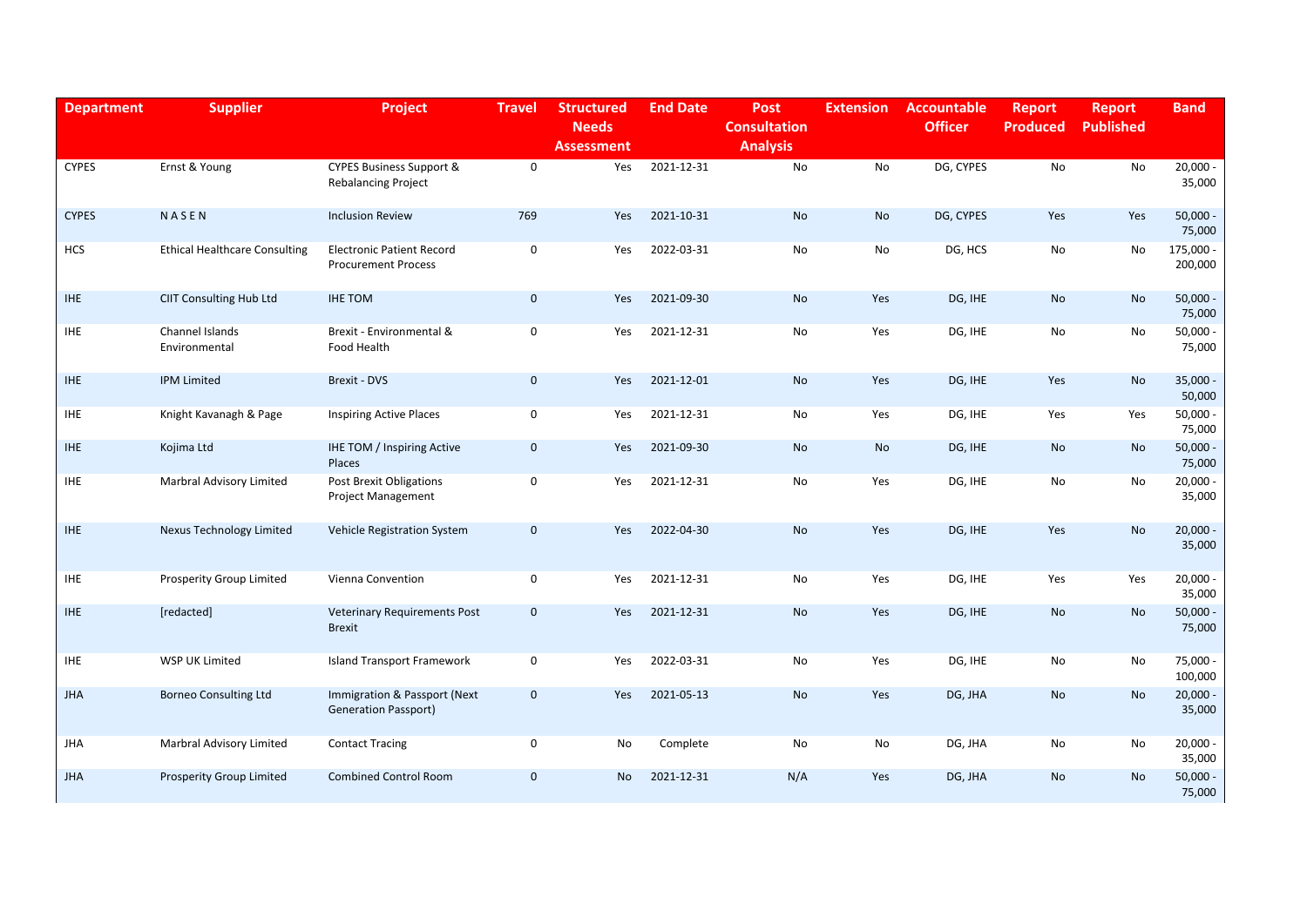| <b>Department</b> | <b>Supplier</b>                          | <b>Project</b>                                                   | <b>Travel</b> | <b>Structured</b><br><b>Needs</b><br><b>Assessment</b> | <b>End Date</b> | Post<br><b>Consultation</b><br><b>Analysis</b> | <b>Extension</b> | <b>Accountable</b><br><b>Officer</b> | <b>Report</b><br><b>Produced</b> | <b>Report</b><br><b>Published</b> | <b>Band</b>            |
|-------------------|------------------------------------------|------------------------------------------------------------------|---------------|--------------------------------------------------------|-----------------|------------------------------------------------|------------------|--------------------------------------|----------------------------------|-----------------------------------|------------------------|
| <b>JHA</b>        | Recon                                    | Head of Operations COVID<br>Safe Team                            | 0             | Yes                                                    | 2021-06-30      | No                                             | Yes              | DG, JHA                              | No                               | No                                | $20,000 -$<br>35,000   |
| <b>OCE</b>        | <b>CIN Consulting</b>                    | Project Orion                                                    | $\mathbf 0$   | No                                                     | 2021-02-28      | <b>No</b>                                      | No               | CEO                                  | <b>No</b>                        | <b>No</b>                         | $35,000 -$<br>50,000   |
| <b>OCE</b>        | <b>Financial Transparency</b><br>Advisor | <b>Financial Transparency</b><br>Advisor                         | $\mathbf 0$   | Yes                                                    | 2021-09-30      | No                                             | Yes              | CEO                                  | Yes                              | No                                | $200,000 -$<br>250,000 |
| <b>OCE</b>        | PWC                                      | <b>Future Economic Partnership</b>                               | $\mathbf 0$   | Yes                                                    | 2021-12-31      | No                                             | Yes              | <b>CEO</b>                           | <b>No</b>                        | No                                | $75,000 -$<br>100,000  |
| <b>OCE</b>        | <b>Qualis Airworthiness</b><br>Consultan | (PORTS) Head of<br>Airworthyness &<br>Airworthiness Surveyor     | $\mathbf 0$   | No                                                     | 2021-07-31      | No                                             | No               | CEO                                  | No                               | No                                | $20,000 -$<br>35,000   |
| <b>SPPP</b>       | Ove Arup & Partners<br>Internatio        | <b>Island Plan</b>                                               | $\mathbf{0}$  | Yes                                                    | 2021-09-30      | No                                             | Yes              | DG, SPPP                             | Yes                              | Yes                               | $50,000 -$<br>75,000   |
| T&E               | Ernst & Young                            | Finance Transformation -<br>Zero Based Budgeting                 | $\mathbf 0$   | Yes                                                    | 2021-06-30      | No                                             | Yes              | <b>DG, T&amp;E</b>                   | No                               | No                                | $50,000 -$<br>75,000   |
| T&E               | Proxima                                  | <b>Revenue Management</b><br>System - Commercial<br>Negotiations | $\mathbf 0$   | Yes                                                    | 2022-12-31      | <b>No</b>                                      | Yes              | <b>DG, T&amp;E</b>                   | <b>No</b>                        | No                                | $35,000 -$<br>50,000   |
| T&E               | West Way Consultancy Ltd                 | Specialist Tax Project -<br>Compliance Code                      | 0             | Yes                                                    | 2022-12-31      | No                                             | Yes              | <b>DG, T&amp;E</b>                   | No                               | No                                | $35,000 -$<br>50,000   |
| <b>Total</b>      |                                          |                                                                  |               |                                                        |                 |                                                |                  |                                      |                                  |                                   | 3,237,606              |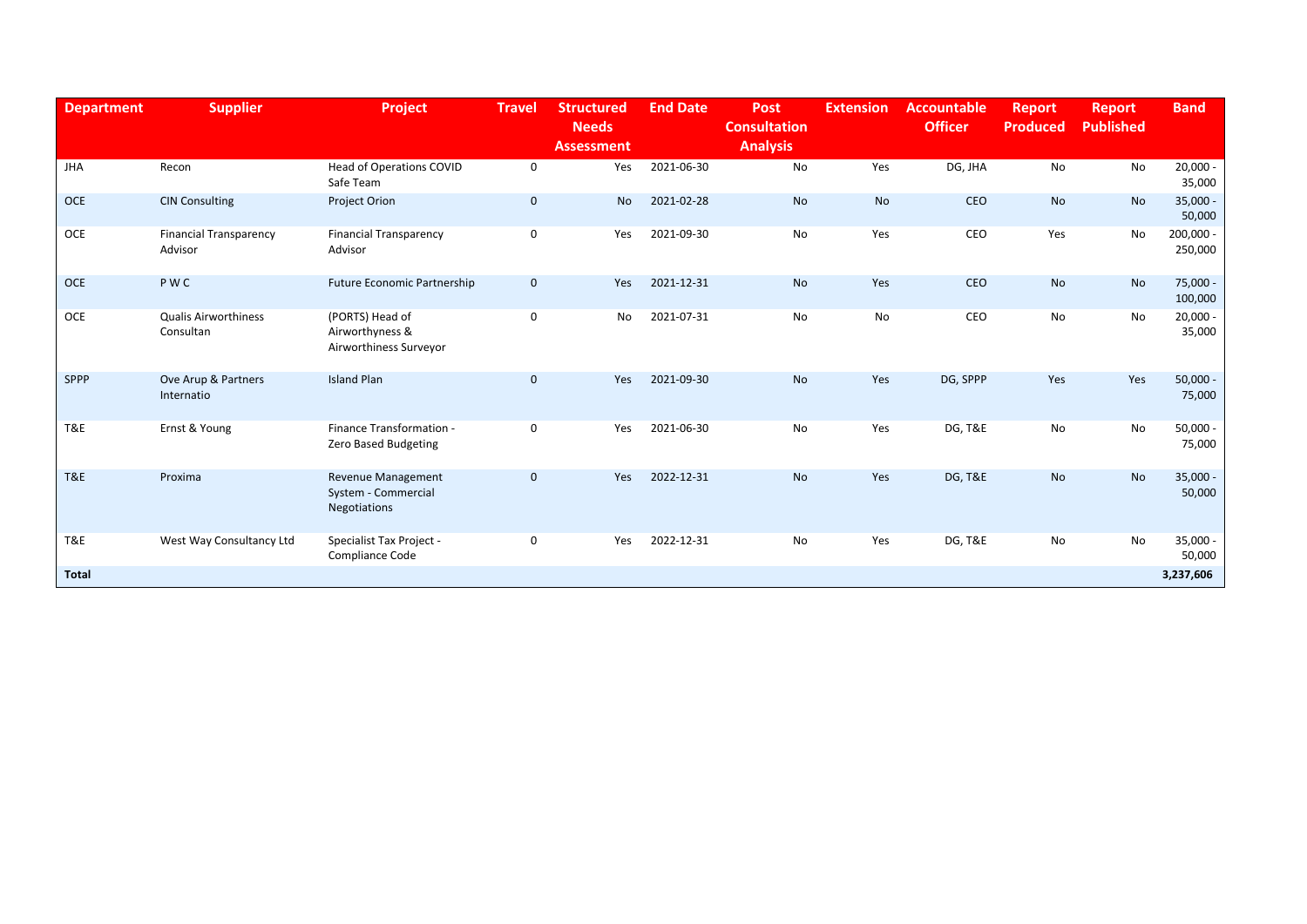### **TABLES 2: CONSULTANCY SPEND ON MAJOR PROGRAMMES**

### **2.1 Cyber Programme**

| <b>Departme</b><br>nt | <b>Supplier</b>                            | Project                                                   | <b>Travel</b> | <b>Structured</b><br><b>Needs</b><br><b>Assessmen</b> | <b>Expected</b><br>end date | <b>Post</b><br>consultati<br>on analysis | <b>Extension</b><br>expected<br>or in place | <b>Accountab</b><br>le Officer | <b>Report</b><br><b>Produced</b> | <b>Report</b><br><b>Published</b> | <b>Band</b>            |
|-----------------------|--------------------------------------------|-----------------------------------------------------------|---------------|-------------------------------------------------------|-----------------------------|------------------------------------------|---------------------------------------------|--------------------------------|----------------------------------|-----------------------------------|------------------------|
| COO                   | Ernst &<br>Young                           | <b>Cyber Security</b>                                     | 0             | Yes                                                   | 2021-06-01                  | No                                       | No                                          | COO                            | No                               | No                                | $100,000 -$<br>125,000 |
| COO                   | Ernst &<br>Young                           | Asset Management Cyber<br>Security                        | $\mathbf 0$   | Yes                                                   | 2021-06-01                  | <b>No</b>                                | No                                          | COO                            | <b>No</b>                        | No                                | $20,000 -$<br>35,000   |
| COO                   | JT (Jersey) Ltd                            | <b>Cyber Security Programme</b>                           | 0             | Yes                                                   | 2022-12-31                  | No                                       | Yes                                         | COO                            | No                               | No                                | 175,000 -<br>200,000   |
| COO                   | Logicalis<br>Channel<br><b>Islands Ltd</b> | <b>Cyber Security Network Services</b>                    | $\mathbf 0$   | Yes                                                   | 2022-12-31                  | <b>No</b>                                | No                                          | COO                            | <b>No</b>                        | No                                | 75,000 -<br>100,000    |
| COO                   | P W C                                      | Cyber Security - Identity and<br><b>Access Management</b> | $\mathsf 0$   | Yes                                                   | 2022-12-31                  | No                                       | No                                          | COO                            | No                               | No                                | 300,000 -<br>350,000   |
| COO                   | <b>PWC</b>                                 | Cyber Security - People Security                          | $\mathbf 0$   | Yes                                                   | 2021-12-31                  | <b>No</b>                                | No                                          | COO                            | <b>No</b>                        | <b>No</b>                         | 75,000 -<br>100,000    |
| COO                   | P W C                                      | <b>Cyber Security</b>                                     | $\mathbf 0$   | Yes                                                   | 2022-12-31                  | No                                       | No                                          | COO                            | No                               | No                                | $35,000 -$<br>50,000   |
| COO                   | Sopra Steria<br>Limited                    | Cyber Security - Governance                               | $\mathbf 0$   | Yes                                                   | 2022-12-31                  | <b>No</b>                                | <b>No</b>                                   | COO                            | <b>No</b>                        | No                                | $200,000 -$<br>250,000 |
| COO                   | SureCloud<br>Limited                       | <b>Cyber Security Programme</b><br>Management             | $\mathbf 0$   | Yes                                                   | 2022-12-31                  | No                                       | No                                          | COO                            | No                               | No                                | 450,000 -<br>500,000   |
| <b>OCE</b>            | Actica<br>Consulting<br>Limited            | Island Wide Risk Assessment on<br><b>Cyber Security</b>   | $\mathbf 0$   | Yes                                                   | 2021-06-01                  | <b>No</b>                                | No                                          | CEO                            | Yes                              | <b>No</b>                         | $50,000 -$<br>75,000   |
| Total                 |                                            |                                                           |               |                                                       |                             |                                          |                                             |                                |                                  |                                   | 1,632,665              |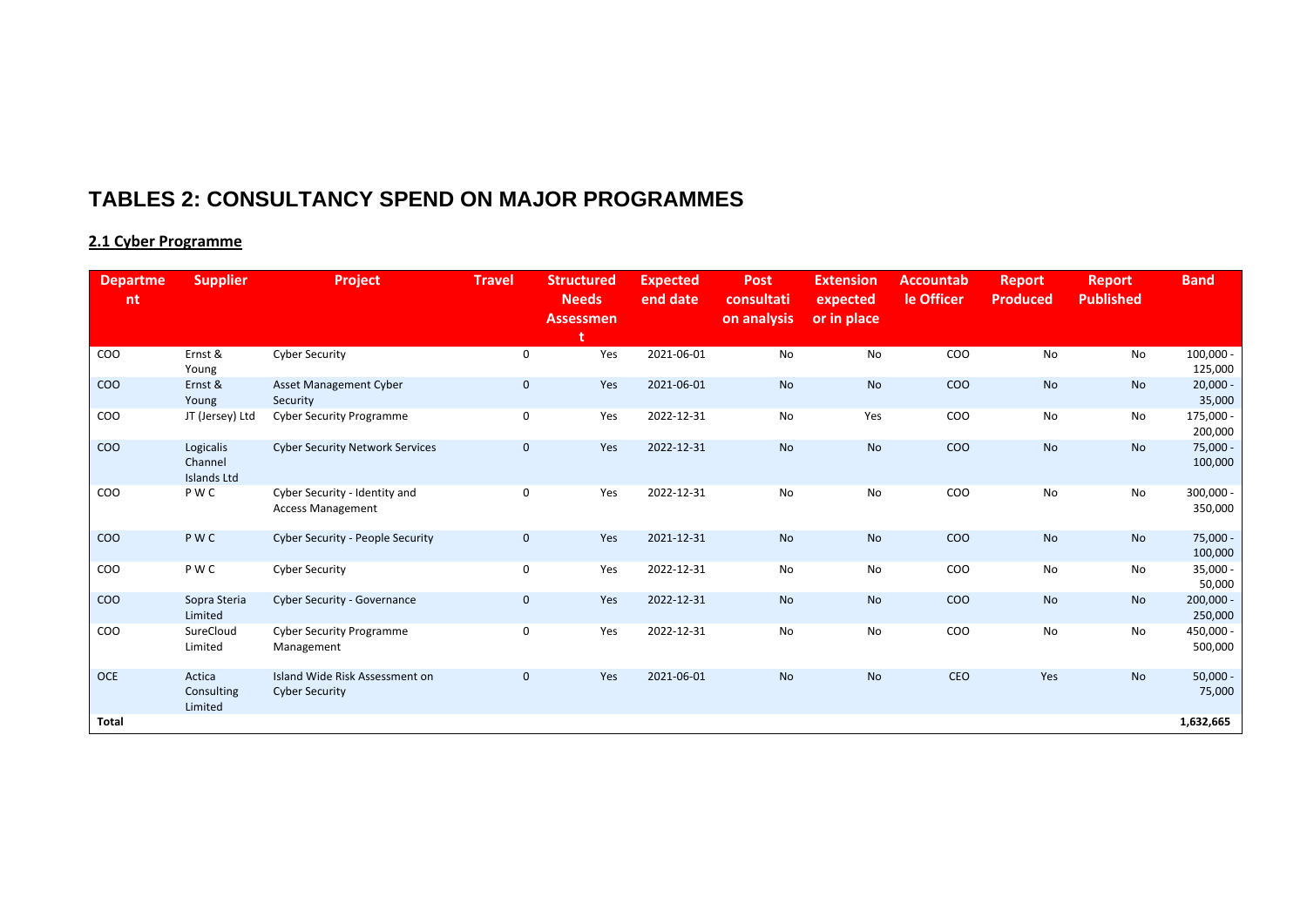### **2.2 Integrated Technology Solution**

| <b>Department</b> | <b>Supplier</b>             | Project                                             | <b>Travel</b> | <b>Structured</b><br><b>Needs</b><br><b>Assessment</b> | <b>Expected</b><br>end date | <b>Post</b><br><b>Consultation</b><br>analysis | <b>Extension</b> | <b>Accountable</b><br><b>Officer</b> | <b>Report</b><br><b>Produced</b> | <b>Report</b><br><b>Published</b> | <b>Band</b>            |
|-------------------|-----------------------------|-----------------------------------------------------|---------------|--------------------------------------------------------|-----------------------------|------------------------------------------------|------------------|--------------------------------------|----------------------------------|-----------------------------------|------------------------|
| COO               | Credera<br>Limited          | ITS Multiple Workstreams                            | 0             | Yes                                                    | staggered<br>2021           | No                                             | Yes              | COO                                  | No                               | No                                | $50,000 -$<br>75,000   |
| COO               | Deloitte LLP                | ITS Delivery Partner - Release 1 & 2                | $\mathbf 0$   | Yes                                                    | 2024-03-24                  | N/A                                            | No               | <b>COO</b>                           | <b>No</b>                        | No                                | 1,350,000<br>$^{+}$    |
| COO               | Ernst &<br>Young            | <b>ITS</b>                                          | 3000          | Yes                                                    | 2023-12-31                  | No                                             | No               | COO                                  | No                               | No                                | 150,000 -<br>175,000   |
| COO               | <b>Green Park</b>           | <b>ITS</b>                                          | $\mathbf 0$   | Yes                                                    | 2022-04-30                  | No                                             | No               | <b>COO</b>                           | <b>No</b>                        | No                                | $150,000 -$<br>175,000 |
| COO               | The DMW<br>Group<br>Limited | Change Request ITS - Intelligent Client<br>Function | 0             | Yes                                                    | 2021-03-31                  | No                                             | Yes              | COO                                  | No                               | No                                | $250,000 -$<br>300,000 |
| <b>COO</b>        | The DMW<br>Group<br>Limited | Change Request ITS - Procurement                    | $\mathbf 0$   | Yes                                                    | 2021-04-30                  | <b>No</b>                                      | Yes              | <b>COO</b>                           | <b>No</b>                        | No                                | $250,000 -$<br>300,000 |
| COO               | The DMW<br>Group<br>Limited | Change Request ITS - Business Readiness             | 0             | Yes                                                    | 2021-01-30                  | No                                             | Yes              | COO                                  | No                               | No                                | $100,000 -$<br>125,000 |
| T&E               | Calderstones<br>Consulting  | Integrated Technology Solution support              | $\mathbf 0$   | Yes                                                    | 2021-06-30                  | No                                             | No               | <b>DG, T&amp;E</b>                   | <b>No</b>                        | <b>No</b>                         | $35,000 -$<br>50,000   |
| Total             |                             |                                                     |               |                                                        |                             |                                                |                  |                                      |                                  |                                   | 2,589,370              |

### **2.3 Microsoft Foundations**

| <b>Department</b> | <b>Supplier</b>           | Project               | <b>Travel</b> | <b>Structured</b><br><b>Needs</b><br><b>Assessment</b> | <b>Expected</b><br>end date | <b>Post</b><br>consultation | <b>Extension</b> | Accountable<br><b>Officer</b> | Report<br><b>Produced</b> | <b>Report</b><br><b>Published</b> | <b>Band</b>          |
|-------------------|---------------------------|-----------------------|---------------|--------------------------------------------------------|-----------------------------|-----------------------------|------------------|-------------------------------|---------------------------|-----------------------------------|----------------------|
| COO               | <b>BDO Greenlight Ltd</b> | <b>MS Foundations</b> | $\Omega$      | Yes                                                    | 2022-12-31                  | No                          | No               | COO                           | No                        | No                                | 75,000 -<br>100,000  |
| <b>COO</b>        | Marbral Advisory Limited  | <b>MS Foundations</b> | $\mathbf{0}$  | Yes                                                    | 2022-12-31                  | No                          | <b>No</b>        | COO                           | <b>No</b>                 | No                                | $50,000 -$<br>75,000 |
| COO               | Virtuoso IT Limited       | <b>MS Foundations</b> | 0             | Yes                                                    | 2022-12-31                  | No                          | No               | COO                           | No                        | No                                | 50,000 -<br>75,000   |
| Total             |                           |                       |               |                                                        |                             |                             |                  |                               |                           |                                   | 206,673              |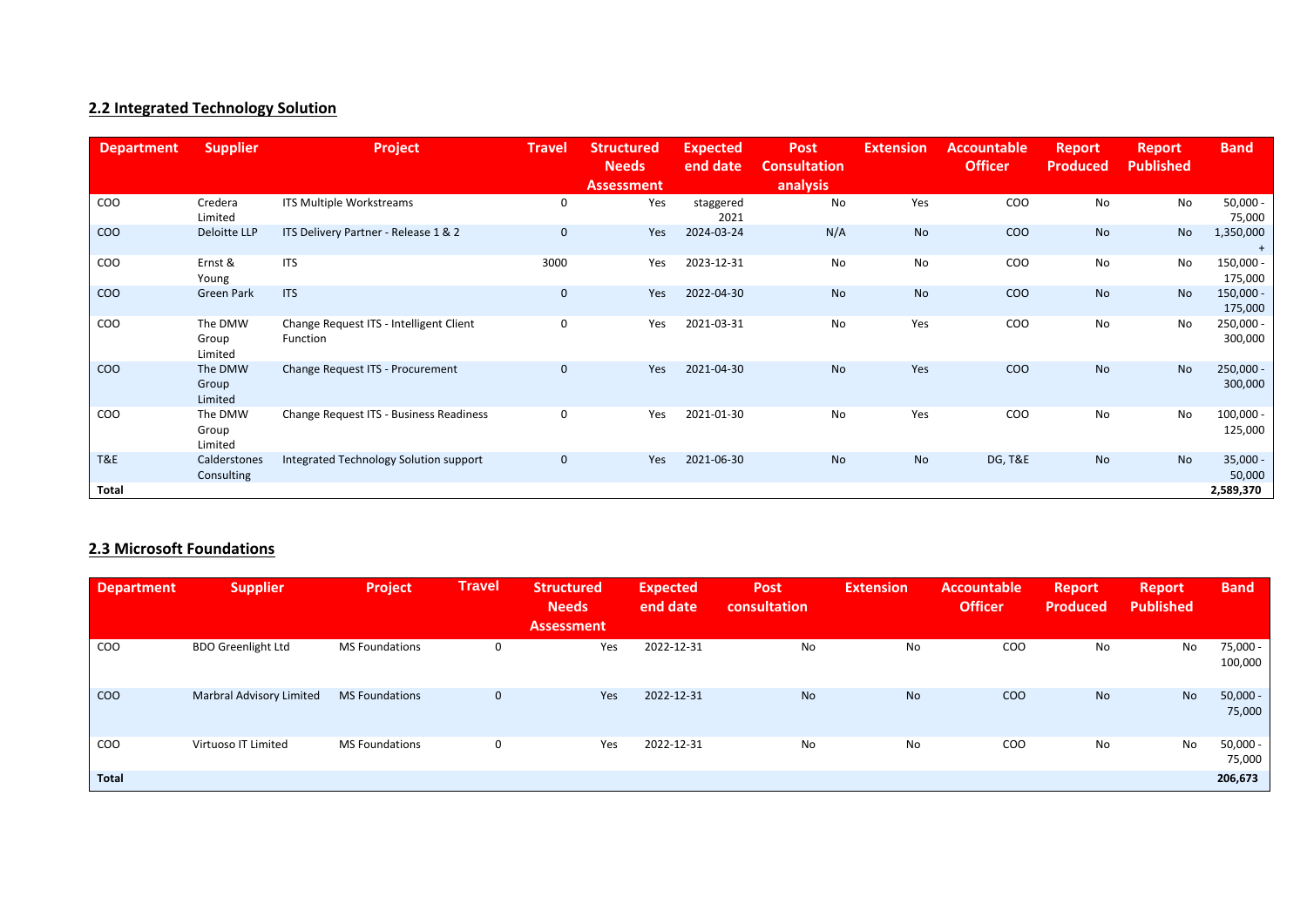### **2.4 OneGov HQ**

| <b>Department</b> | <b>Supplier</b>               | <b>Project</b>                                   | <b>Travel</b> | Structured<br><b>Needs</b><br><b>Assessment</b> | <b>Expected</b><br>end date | <b>Post</b><br>consultation<br>analysis | <b>Extension</b><br>expected or<br>in place | <b>Accountable</b><br><b>Officer</b> | <b>Report</b><br><b>Produced</b> | <b>Report</b><br><b>Published</b> | <b>Band</b>                                  |
|-------------------|-------------------------------|--------------------------------------------------|---------------|-------------------------------------------------|-----------------------------|-----------------------------------------|---------------------------------------------|--------------------------------------|----------------------------------|-----------------------------------|----------------------------------------------|
| OCE               | Colin Smith<br>Partnership    | One Gov HQ Quantity<br><b>Surveying Services</b> |               | Yes                                             | 2024-12-31                  | No                                      | No                                          | CEO                                  | No                               | No                                | 20,000<br>$\overline{\phantom{a}}$<br>35,000 |
| <b>OCE</b>        | <b>HLG Associates Limited</b> | One Gov HQ Procurement<br>Support                | 0             | N <sub>o</sub>                                  | 2024-12-31                  | <b>No</b>                               | <b>No</b>                                   | <b>CEO</b>                           | <b>No</b>                        | <b>No</b>                         | 35,000<br>$\overline{\phantom{a}}$<br>50,000 |
| OCE               | IBI Group (UK) Limited        | <b>Office Modernisation Project</b>              | 0             | Yes                                             | 2024-04-28                  | No                                      | Yes                                         | CEO                                  | Yes                              | No                                | 20,000<br>$\overline{\phantom{a}}$<br>35,000 |
| <b>Total</b>      |                               |                                                  |               |                                                 |                             |                                         |                                             |                                      |                                  |                                   | 91,926                                       |

### **2.5 Our Hospital**

| <b>Department</b> | <b>Supplier</b>                          | Project                            | <b>Travel</b> | <b>Structured</b><br><b>Needs</b><br><b>Assessment</b> | <b>End Date</b> | <b>Post</b><br><b>Consultation</b><br><b>Analysis</b> | <b>Extension</b> | <b>Accountable</b><br><b>Officer</b> | <b>Report</b><br><b>Produced</b> | <b>Report</b><br><b>Published</b> | <b>Band</b>            |
|-------------------|------------------------------------------|------------------------------------|---------------|--------------------------------------------------------|-----------------|-------------------------------------------------------|------------------|--------------------------------------|----------------------------------|-----------------------------------|------------------------|
| <b>HCS</b>        | Ernst & Young                            | Financial & Commercial<br>Services | 3876          | Yes                                                    | 2021-03-31      | No                                                    | Expected         | DG, HCS                              | Yes                              | Yes                               | $100,000 -$<br>125,000 |
| <b>HCS</b>        | <b>ROK FCC JV</b>                        | Our Hospital Design &<br>Delivery  | $\mathbf 0$   | Yes                                                    | 2022-03-31      | <b>No</b>                                             | Yes              | DG, HCS                              | <b>No</b>                        | <b>No</b>                         | $1,350,000 +$          |
| <b>HCS</b>        | <b>Three Sixty Strategic</b><br>Solution | Our Hospital Commercial            | 0             | No                                                     | Complete        | No                                                    | No               | DG, HCS                              | Yes                              | No                                | $35,000 -$<br>50,000   |
| <b>Total</b>      |                                          |                                    |               |                                                        |                 |                                                       |                  |                                      |                                  |                                   | 7,127,406              |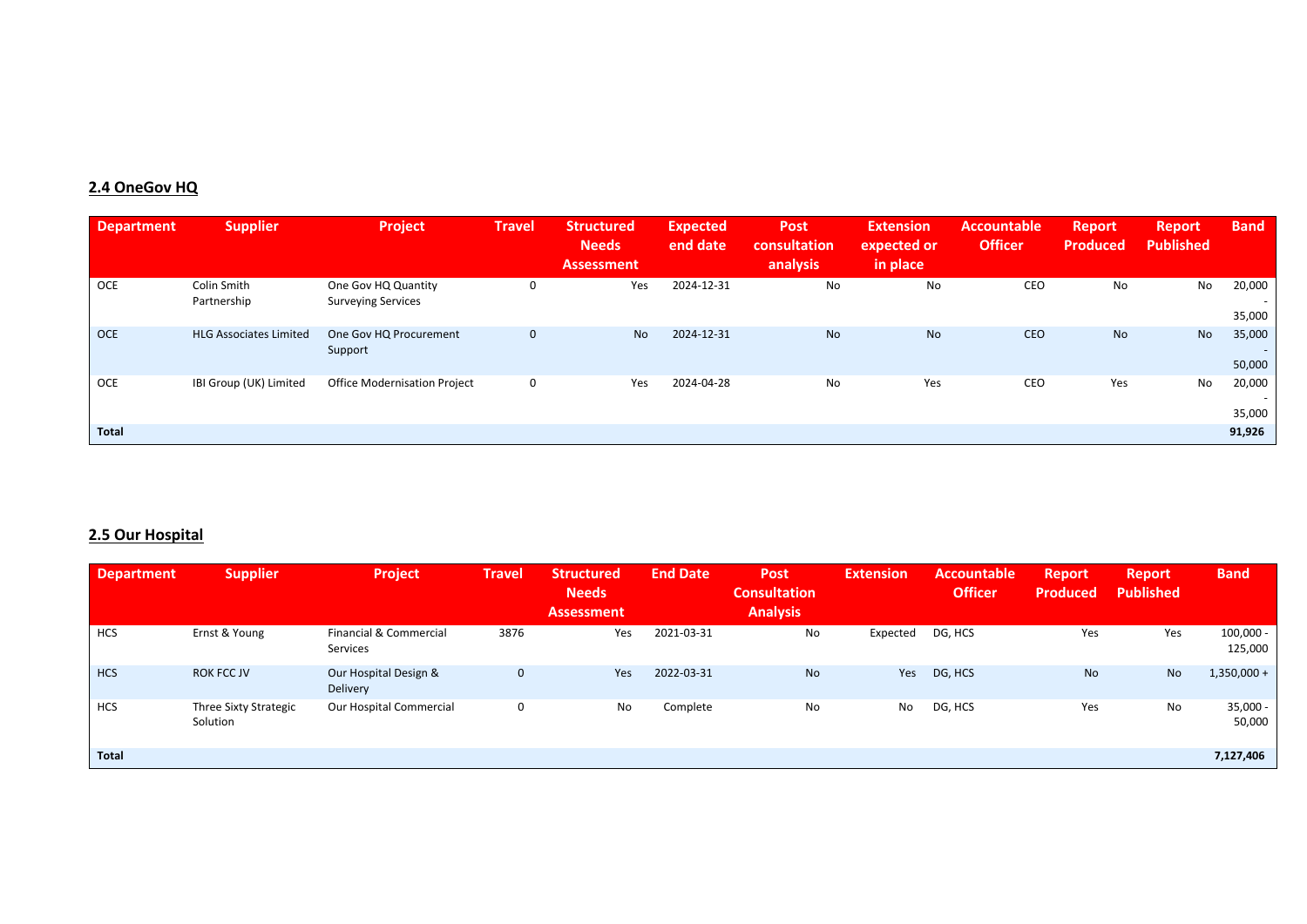### **2.6 Team Jersey**

| <b>Department</b> | <b>Supplier</b>            | <b>Project</b> | <b>Travel</b> | <b>Structured</b><br><b>Needs</b><br><b>Assessment</b> | <b>End Date</b> | <b>Post</b><br>consultation<br>analysis | <b>Extension</b> | Accountable<br><b>Officer</b> | <b>Report</b><br><b>Produced</b> | <b>Report</b><br><b>Published</b> | <b>Band</b>            |
|-------------------|----------------------------|----------------|---------------|--------------------------------------------------------|-----------------|-----------------------------------------|------------------|-------------------------------|----------------------------------|-----------------------------------|------------------------|
| COO               | <b>TDP Development Ltd</b> | Team Jersey    | 3434          | Yes                                                    | 2022-03-31      | N/A                                     | Yes              | <b>COO</b>                    | Yes                              | Yes                               | 450,000 -<br>500,000   |
| <b>Total</b>      |                            |                |               |                                                        |                 |                                         |                  |                               |                                  |                                   | $450,000 -$<br>500,000 |

**Note 1**: These costs represent costs booked, in excess of £20,000 per department, in the system during this period. The actual timing of work may vary.

**Note 2**: The total number of consultants is not shown as these will vary across the period and in line with requirements and contract agreements.

**Note 3**: Technical specialist such as architects and doctors have been excluded and Non-Ministerial costs have been excluded.

### **Key:**

**Accountable Officer: COO:** Chief Operating Officer; **DG:** Director General.

**Departments: CYPES:** Children, Young People, Education and Skills; I**HE:** Infrastructure, Housing and Environment; **HCS:** Health and Community Services; **JHA:**  Justice and Home Affairs; **SPPP:** Strategic Policy, Planning and Performance; **T&E:** Treasury and Exchequer**; FSDE:** Financial Services and Digital Economy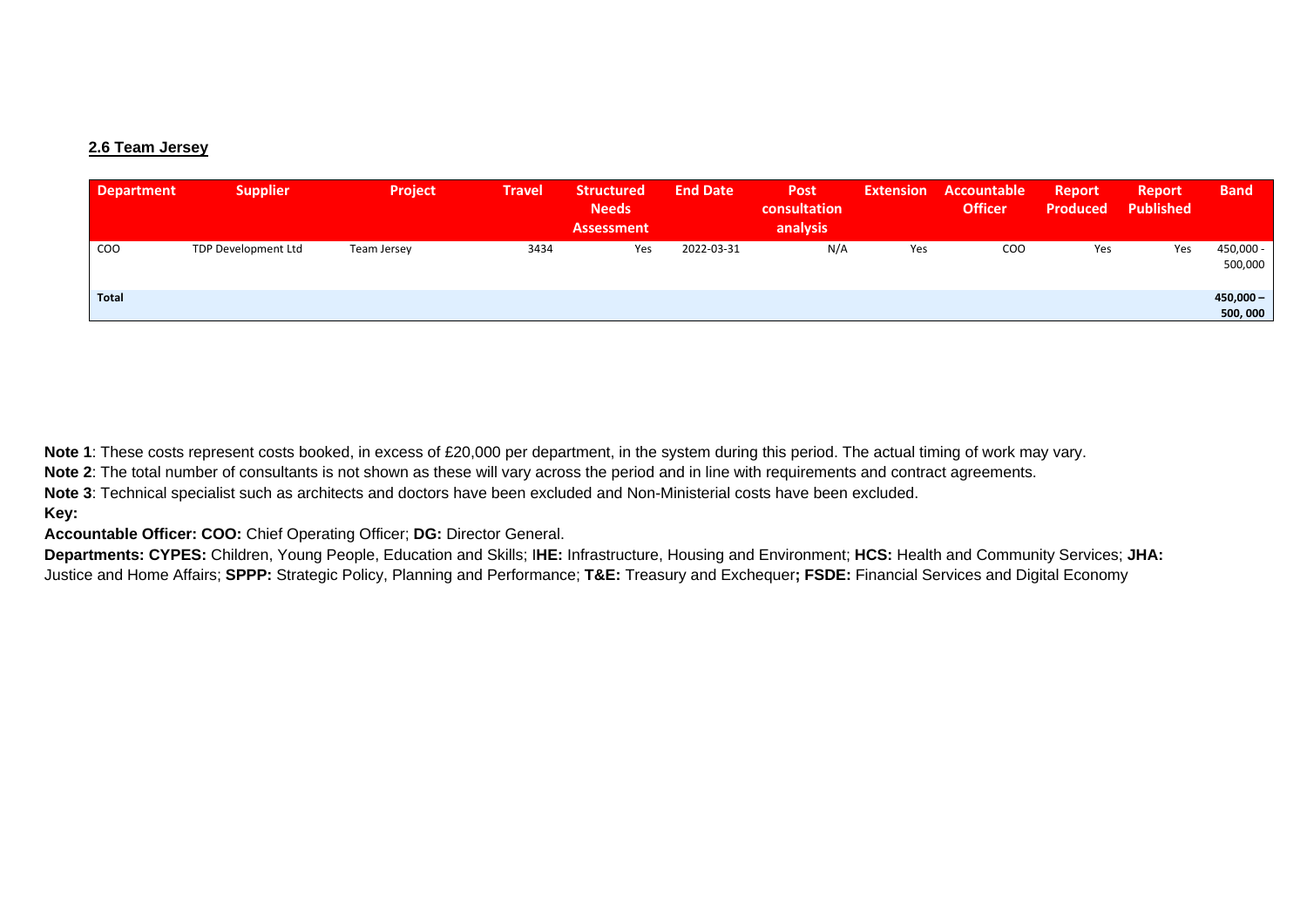# **TABLE 3: CONTINGENT LABOUR SPEND (EXCLDUING MAJOR PROGRAMMES)**



| <b>Department</b> | Project                                                                 | <b>Travel</b> | <b>Structured</b><br><b>Needs</b><br><b>Assessment</b> | <b>End Date</b> | <b>Post</b><br>consultation<br>analysis | <b>Extension</b> | <b>Accountable</b><br><b>Officer</b> | <b>Report</b><br><b>Produced</b> | <b>Report</b><br><b>Published</b> | <b>Band</b>           |
|-------------------|-------------------------------------------------------------------------|---------------|--------------------------------------------------------|-----------------|-----------------------------------------|------------------|--------------------------------------|----------------------------------|-----------------------------------|-----------------------|
| <b>CLS</b>        | <b>Payroll Support Services</b>                                         | $\mathbf 0$   | No                                                     | 2021-12-01      | Yes                                     | In place         | DG, CLS                              | No                               | No                                | $35,000 -$<br>50,000  |
| <b>CLS</b>        | Project Management - Migration<br>Policy                                | $\mathbf 0$   | Yes                                                    | 2021-12-31      | N/A                                     | Yes              | DG, CLS                              | <b>No</b>                        | <b>No</b>                         | $35,000 -$<br>50,000  |
| COO               | <b>Head of Commercial Services</b>                                      | 0             | Yes                                                    | 2021-09-30      | No                                      | Yes              | COO                                  | No                               | No                                | 75,000 -<br>100,000   |
| <b>COO</b>        | Corporate Records Management<br>Services                                | $\mathbf 0$   | Yes                                                    | 2021-10-01      | <b>No</b>                               | Yes              | COO                                  | No                               | <b>No</b>                         | 75,000<br>100,000     |
| COO               | Digital Transfer Project / Electoral<br><b>Project Support Services</b> | 0             | No                                                     | 2021-06-30      | No                                      | No               | COO                                  | No                               | No                                | $50,000 -$<br>75,000  |
| COO               | BATS & Architecture and Change<br>Services                              | $\mathbf 0$   | Yes                                                    | 2021-12-01      | <b>No</b>                               | <b>No</b>        | COO                                  | N/A                              | N/A                               | $20,000 -$<br>35,000  |
| COO               | <b>Privacy Admin Services</b>                                           | 0             | Yes                                                    | 2021-05-01      | Yes                                     | No               | COO                                  | No                               | No                                | 75,000 -<br>100,000   |
| COO               | Data Privacy Framework                                                  | $\mathbf 0$   | Yes                                                    | 2021-05-01      | Yes                                     | <b>No</b>        | COO                                  | <b>No</b>                        | <b>No</b>                         | $50,000 -$<br>75,000  |
| COO               | M&D Business Architecture Support                                       | 0             | No                                                     | 2021-12-24      | No                                      | Yes              | COO                                  | No                               | No                                | 75,000 -<br>100,000   |
| COO               | <b>COVID Commercial Support</b><br>Services                             | $\mathbf 0$   | No                                                     | 2021-12-31      | No                                      | Yes              | COO                                  | No                               | No                                | $50,000 -$<br>75,000  |
| COO               | Interim Head of Talent &<br>Resourcing                                  | 0             | Yes                                                    | 2021-12-31      | No                                      | In place         | COO                                  | No                               | No                                | 75,000 -<br>100,000   |
| COO               | PeopleLink Programme                                                    | $\mathbf 0$   | Yes                                                    | 2022-12-31      | <b>No</b>                               | <b>No</b>        | COO                                  | <b>No</b>                        | <b>No</b>                         | $50,000 -$<br>75,000  |
| COO               | <b>IT Category Manager</b>                                              | 0             | Yes                                                    | 2021-12-31      | No                                      | Yes              | COO                                  | No                               | No                                | 75,000<br>100,000     |
| COO               | <b>Head of Procurement</b>                                              | 100           | Yes                                                    | 2021-12-31      | <b>No</b>                               | Yes              | COO                                  | No                               | <b>No</b>                         | $75,000 -$<br>100,000 |
| COO               | <b>Commercial Digital Support Services</b>                              | 0             | No                                                     | 2021-12-31      | No                                      | Yes              | COO                                  | No                               | No                                | 75,000 -<br>100,000   |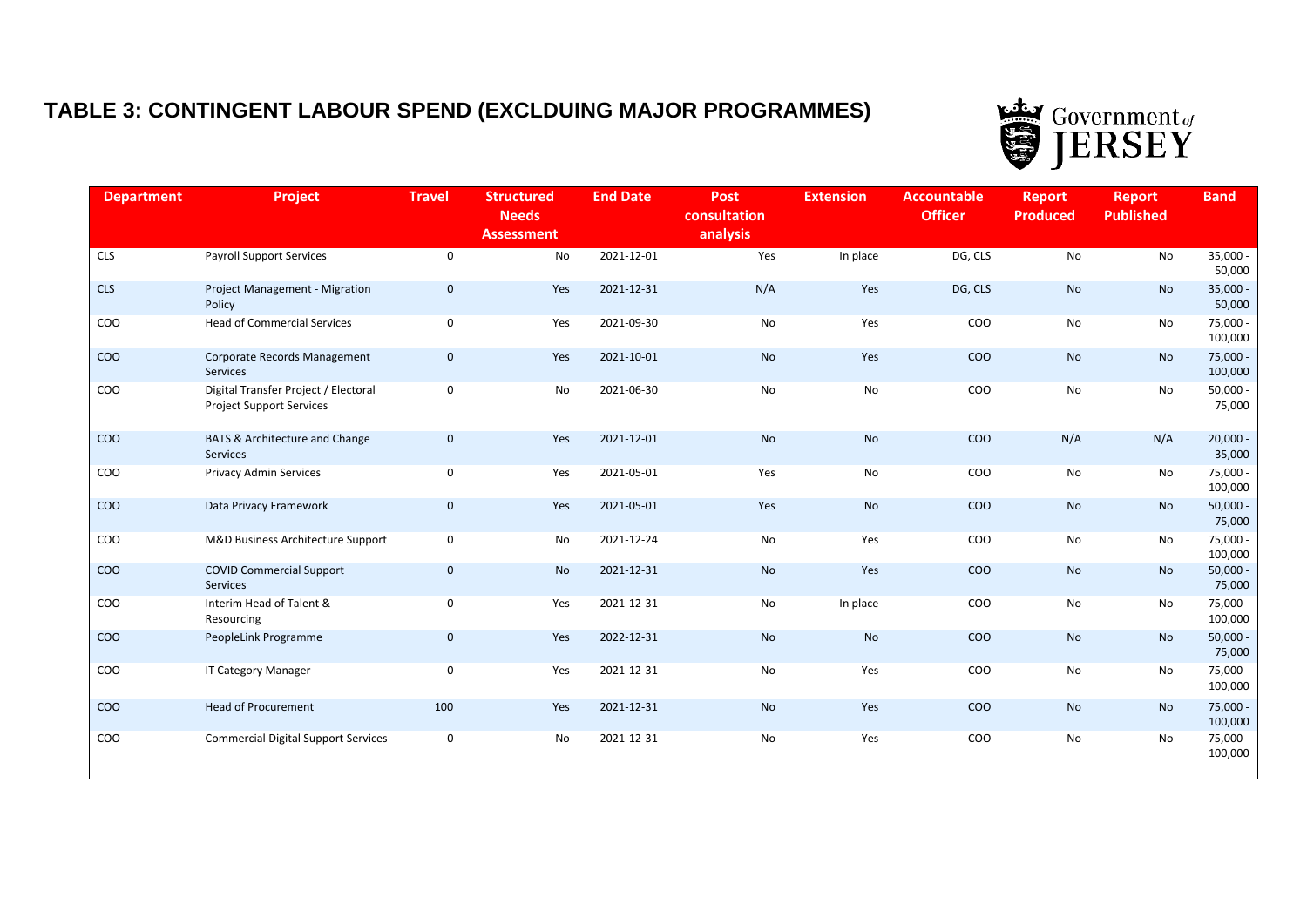| <b>Department</b> | <b>Project</b>                                                | <b>Travel</b> | <b>Structured</b><br><b>Needs</b><br><b>Assessment</b> | <b>End Date</b> | <b>Post</b><br>consultation<br>analysis | <b>Extension</b> | <b>Accountable</b><br><b>Officer</b> | <b>Report</b><br><b>Produced</b> | <b>Report</b><br><b>Published</b> | <b>Band</b>            |
|-------------------|---------------------------------------------------------------|---------------|--------------------------------------------------------|-----------------|-----------------------------------------|------------------|--------------------------------------|----------------------------------|-----------------------------------|------------------------|
| <b>COO</b>        | Covid 19 Response Project Support                             | $\mathbf{0}$  | <b>No</b>                                              | 2021-06-30      | <b>No</b>                               | <b>No</b>        | COO                                  | <b>No</b>                        | <b>No</b>                         | $20,000 -$<br>35,000   |
| COO               | Job Evaluation                                                | 0             | Yes                                                    | 2021-11-30      | No                                      | No               | COO                                  | No                               | No                                | $20,000 -$<br>35,000   |
| COO               | <b>Global Category Lead</b>                                   | $\mathbf 0$   | Yes                                                    | 2021-12-31      | <b>No</b>                               | Yes              | COO                                  | <b>No</b>                        | <b>No</b>                         | $75,000 -$<br>100,000  |
| COO               | CPMO Framework and Templates                                  | $\mathsf 0$   | Yes                                                    | 2021-12-01      | No                                      | No               | COO                                  | No                               | No                                | $50,000 -$<br>75,000   |
| COO               | <b>Portfolio Management Services</b>                          | $\mathbf 0$   | <b>No</b>                                              | 2021-12-01      | <b>No</b>                               | Expected         | CO <sub>O</sub>                      | <b>No</b>                        | <b>No</b>                         | $50,000 -$<br>75,000   |
| COO               | <b>Head of Transformation</b>                                 | 100           | Yes                                                    | 2021-12-31      | No                                      | Yes              | COO                                  | No                               | No                                | $100,000 -$<br>125,000 |
| <b>COO</b>        | TRR Programme Reward Specialist                               | $\mathbf 0$   | Yes                                                    | 2021-05-31      | No                                      | In place         | <b>COO</b>                           | No                               | No                                | $50,000 -$<br>75,000   |
| COO               | <b>Head of Commercial Business</b><br><b>Services</b>         | 100           | Yes                                                    | 2021-09-07      | No                                      | Yes              | COO                                  | No                               | No                                | 75,000 -<br>100,000    |
| COO               | <b>Portfolio Management Services</b>                          | $\mathbf 0$   | <b>No</b>                                              | 2021-09-01      | <b>No</b>                               | <b>No</b>        | CO <sub>O</sub>                      | <b>No</b>                        | <b>No</b>                         | $35,000 -$<br>50,000   |
| COO               | Project Support Clinical Work<br>Environment 2                | $\mathbf 0$   | Yes                                                    | 2021-10-01      | No                                      | In place         | COO                                  | Yes                              | No                                | 75,000 -<br>100,000    |
| COO               | <b>Technical Application Support</b><br>Service               | $\mathbf 0$   | <b>No</b>                                              | 2021-12-30      | <b>No</b>                               | Yes              | CO <sub>O</sub>                      | <b>No</b>                        | <b>No</b>                         | $50,000 -$<br>75,000   |
| COO               | Senior Technical Consultant                                   | $\mathbf 0$   | No                                                     | 2021-12-30      | No                                      | Yes              | <b>COO</b>                           | No                               | No                                | $50,000 -$<br>75,000   |
| COO               | <b>Project Management Support</b><br><b>Services</b>          |               | <b>No</b>                                              | Complete        | <b>No</b>                               | Complete         | COO                                  | <b>No</b>                        | <b>No</b>                         | $20,000 -$<br>35,000   |
| COO               | <b>Strategic Director of Employment</b><br>Relations          | 0             | No                                                     | 2021-03-31      | No                                      | Complete         | COO                                  | No                               | No                                | $50,000 -$<br>75,000   |
| <b>CYPES</b>      | Social Work Recruitment - Quality<br><b>Assurance Manager</b> | $\mathbf 0$   | Yes                                                    | 2021-12-31      | <b>No</b>                               | <b>No</b>        | DG, CYPES                            | No                               | <b>No</b>                         | $35,000 -$<br>50,000   |
| <b>CYPES</b>      | <b>Commissioning Manager</b>                                  | 0             | Yes                                                    | 2021-12-31      | No                                      | Yes              | DG, CYPES                            | No                               | No                                | $35,000 -$<br>50,000   |
| <b>CYPES</b>      | <b>Head of Service Social Work</b><br>Recruitment             | $\mathbf 0$   | Yes                                                    | 2021-09-30      | <b>No</b>                               | Yes              | DG, CYPES                            | <b>No</b>                        | <b>No</b>                         | 75,000 -<br>100,000    |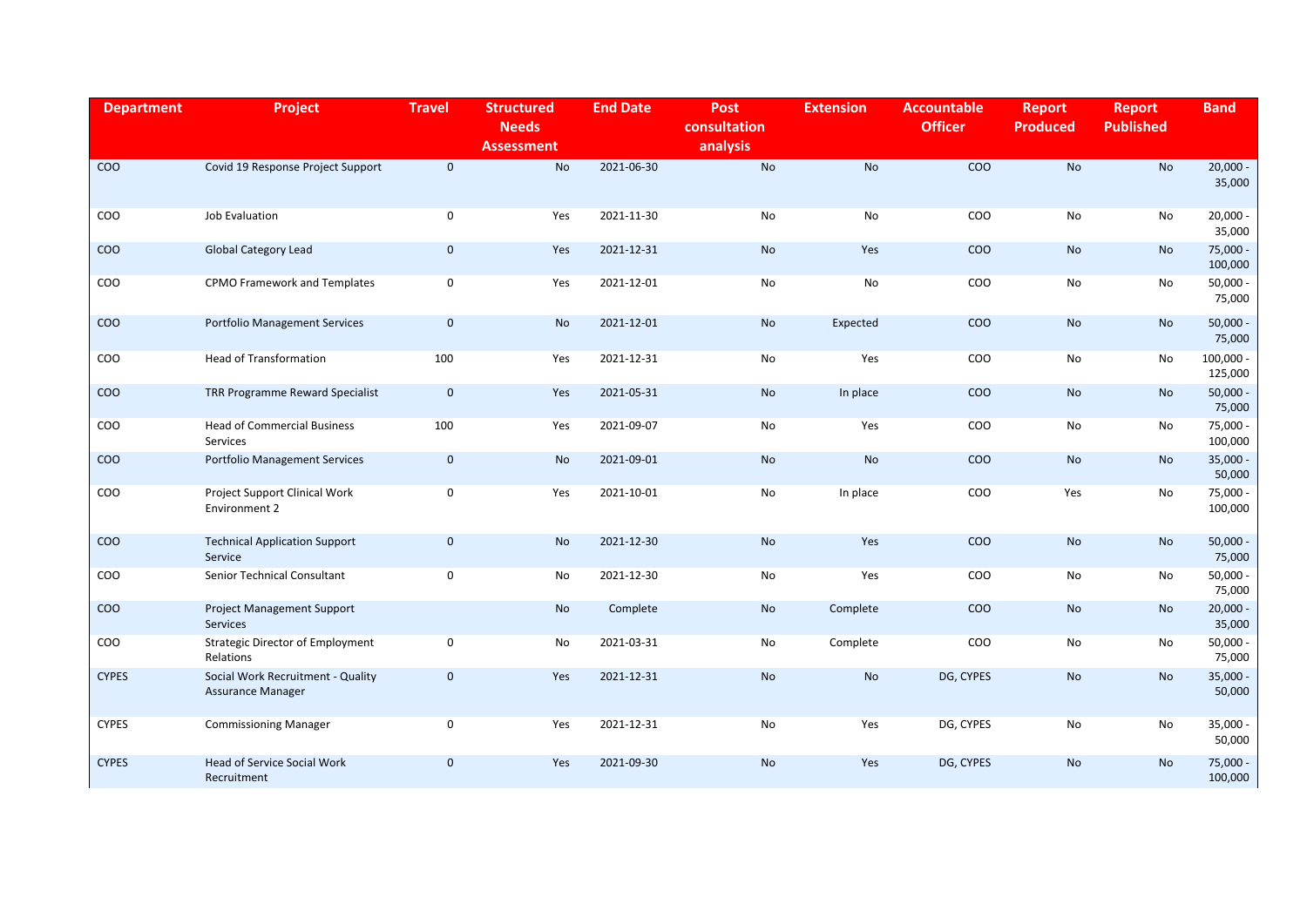| <b>Department</b> | <b>Project</b>                                          | <b>Travel</b> | <b>Structured</b><br><b>Needs</b><br><b>Assessment</b> | <b>End Date</b> | <b>Post</b><br>consultation<br>analysis | <b>Extension</b> | <b>Accountable</b><br><b>Officer</b> | <b>Report</b><br><b>Produced</b> | <b>Report</b><br><b>Published</b> | <b>Band</b>            |
|-------------------|---------------------------------------------------------|---------------|--------------------------------------------------------|-----------------|-----------------------------------------|------------------|--------------------------------------|----------------------------------|-----------------------------------|------------------------|
| <b>HCS</b>        | Our Hospital Director                                   | $\mathbf 0$   | Yes                                                    | 2021-12-31      | No                                      | No               | DG, HCS                              | Yes                              | No                                | $50,000 -$<br>75,000   |
| <b>HCS</b>        | Head of Engagement & Culture -<br>BeHeard               | $\mathbf 0$   | Yes                                                    | 2021-10-31      | No                                      | <b>No</b>        | DG, HCS                              | <b>No</b>                        | <b>No</b>                         | $20,000 -$<br>35,000   |
| <b>HCS</b>        | <b>HCS Technical Advisor - Improving</b><br>Performance | 0             | No                                                     | 2021-12-31      | No                                      | In place         | DG, HCS                              | No                               | No                                | $35,000 -$<br>50,000   |
| <b>HCS</b>        | <b>Vaccination Project Manager</b>                      | $\mathbf 0$   | Yes                                                    | 2022-03-30      | <b>No</b>                               | Expected         | DG, HCS                              | Yes                              | <b>No</b>                         | $50,000 -$<br>75,000   |
| <b>IHE</b>        | Sewage Works Project Director                           | $\mathsf 0$   | Yes                                                    | 2023-12-01      | No                                      | Yes              | DG, IHE                              | No                               | No                                | $50,000 -$<br>75,000   |
| IHE.              | <b>Contract Planner</b>                                 | $\mathbf 0$   | Yes                                                    | 2021-09-30      | <b>No</b>                               | <b>No</b>        | DG, IHE                              | No                               | <b>No</b>                         | $20,000 -$<br>35,000   |
| <b>IHE</b>        | <b>Waste Management Project</b><br>Management 2         | 0             | Yes                                                    | 2021-12-31      | No                                      | Yes              | DG, IHE                              | No                               | No                                | $50,000 -$<br>75,000   |
| <b>IHE</b>        | <b>Waste Management Project</b><br>Management 1         | $\mathbf 0$   | Yes                                                    | 2021-06-30      | <b>No</b>                               | Yes              | DG, IHE                              | <b>No</b>                        | <b>No</b>                         | $35,000 -$<br>50,000   |
| $IHE$             | Framework Agreement Support                             | 0             | Yes                                                    | 2021-12-31      | No                                      | Yes              | DG, IHE                              | No                               | No                                | $20,000 -$<br>35,000   |
| <b>IHE</b>        | Concerto Project Management /<br>Support                | $\mathbf 0$   | <b>No</b>                                              | 2022-06-30      | <b>No</b>                               | Yes              | DG, IHE                              | <b>No</b>                        | <b>No</b>                         | $35,000 -$<br>50,000   |
| <b>IHE</b>        | <b>Regulation Group Digital Assets</b>                  | $\mathsf 0$   | Yes                                                    | 2021-09-30      | No                                      | No               | DG, IHE                              | Yes                              | No                                | $100,000 -$<br>125,000 |
| IHE.              | <b>Facilities Management System</b>                     | $\mathbf 0$   | Yes                                                    | 2021-12-31      | <b>No</b>                               | No               | DG, IHE                              | <b>No</b>                        | <b>No</b>                         | $50,000 -$<br>75,000   |
| JHA               | Covid Safe Expert                                       | 0             | Yes                                                    | 2021-12-31      | No                                      | No               | DG, JHA                              | No                               | No                                | $50,000 -$<br>75,000   |
| <b>OCE</b>        | <b>Project Andes Specialist</b>                         | $\mathbf 0$   | No                                                     | 2021-06-30      | No                                      | No               | CEO                                  | No                               | <b>No</b>                         | $20,000 -$<br>35,000   |
| OCE               | Acting Regulatory Services Director                     | 150           | Yes                                                    | 2021-12-31      | No                                      | Yes              | CEO                                  | No                               | No                                | $50,000 -$<br>75,000   |
| <b>OCE</b>        | Jersey Financial Stability Board<br>Shadow Chair        | 40            | No                                                     | Ongoing         | No                                      | N/A              | CEO                                  | <b>No</b>                        | <b>No</b>                         | $20,000 -$<br>35,000   |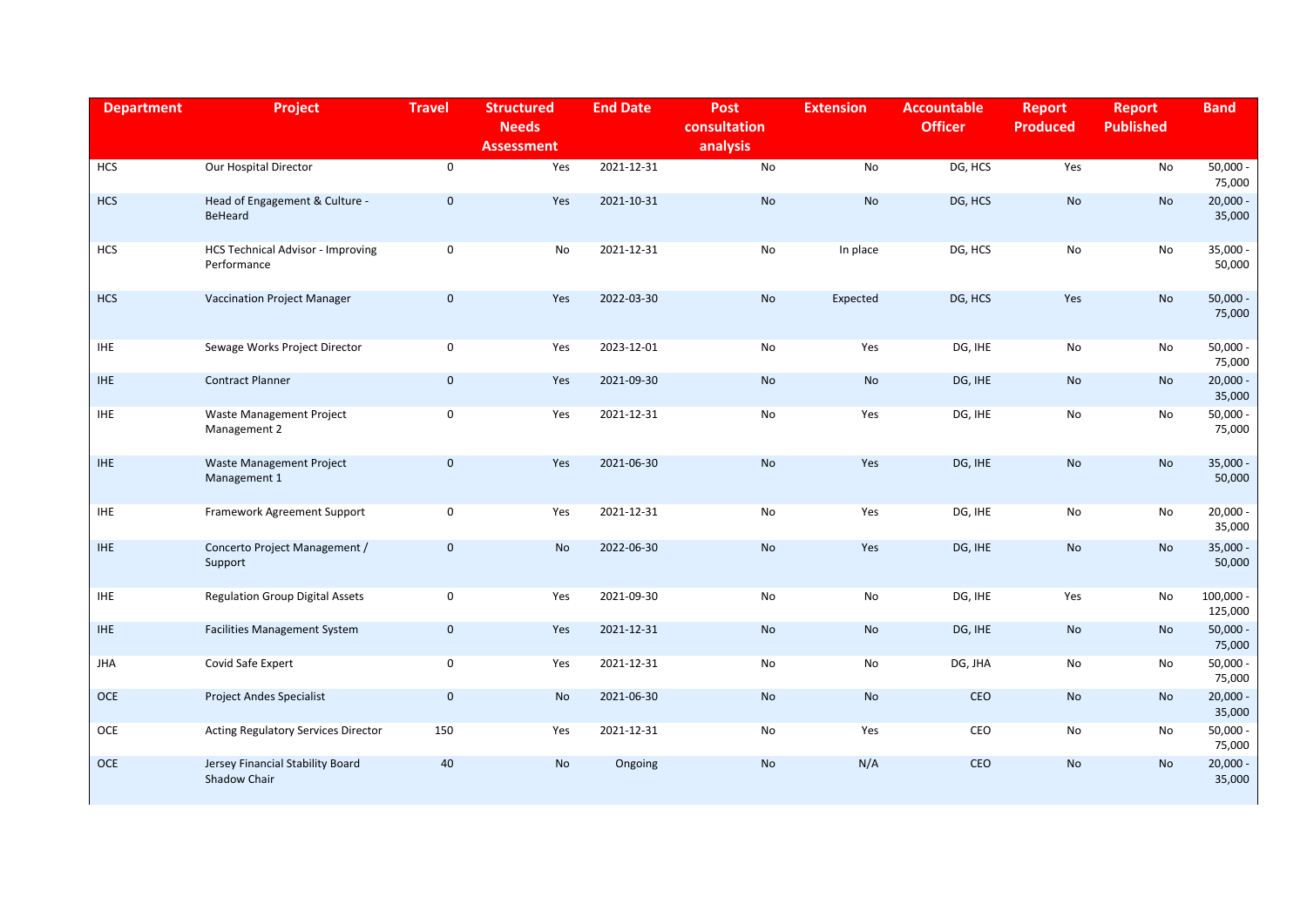| <b>Department</b> | <b>Project</b>                                                         | <b>Travel</b> | <b>Structured</b><br><b>Needs</b><br><b>Assessment</b> | <b>End Date</b> | <b>Post</b><br>consultation<br>analysis | <b>Extension</b> | <b>Accountable</b><br><b>Officer</b> | <b>Report</b><br><b>Produced</b> | <b>Report</b><br><b>Published</b> | <b>Band</b>            |
|-------------------|------------------------------------------------------------------------|---------------|--------------------------------------------------------|-----------------|-----------------------------------------|------------------|--------------------------------------|----------------------------------|-----------------------------------|------------------------|
| SPPP              | <b>Interim Director Statistics</b>                                     | $\mathbf 0$   | Yes                                                    | 2022-01-04      | N/A                                     | Yes              | DG, SPPP                             | No                               | No                                | 75,000 -<br>100,000    |
| SPPP              | Project Support Officer Strategic<br>Planning                          | $\mathbf 0$   | Yes                                                    | 2021-06-30      | N/A                                     | <b>No</b>        | DG, SPPP                             | <b>No</b>                        | <b>No</b>                         | $20,000 -$<br>35,000   |
| SPPP              | Interim Director Public Health<br>Practice                             | $\mathbf 0$   | Yes                                                    | 2021-07-31      | N/A                                     | No               | DG, SPPP                             | No                               | No                                | 125,000 -<br>150,000   |
| SPPP              | Interim Director of Public Health<br>Policy                            | $\mathbf 0$   | Yes                                                    | 2022-03-31      | N/A                                     | Yes              | DG, SPPP                             | <b>No</b>                        | <b>No</b>                         | $125,000 -$<br>150,000 |
| T&E               | Revenue Management System -<br>Programme Manager                       | $\mathbf 0$   | Yes                                                    | 2022-03-31      | N/A                                     | Yes              | <b>DG, T&amp;E</b>                   | No                               | No                                | 75,000 -<br>100,000    |
| T&E               | Revenue Management System -<br><b>Online Portal Management Support</b> | $\pmb{0}$     | Yes                                                    | 2022-12-31      | N/A                                     | Yes              | <b>DG, T&amp;E</b>                   | <b>No</b>                        | <b>No</b>                         | $50,000 -$<br>75,000   |
| T&E               | Revenue Management System -<br><b>Business Analysist</b>               | 0             | Yes                                                    | 2022-06-30      | N/A                                     | Yes              | <b>DG, T&amp;E</b>                   | No                               | No                                | $35,000 -$<br>50,000   |
| T&E               | <b>Building Revenue Team Jersey</b>                                    | $\mathbf 0$   | Yes                                                    | 2021-02-28      | <b>No</b>                               | <b>No</b>        | <b>DG, T&amp;E</b>                   | No                               | <b>No</b>                         | $20,000 -$<br>35,000   |
| T&E               | Internal Audit Specialist - 3                                          | 0             | No                                                     | 2021-06-30      | No                                      | No               | <b>DG, T&amp;E</b>                   | No                               | No                                | $35,000 -$<br>50,000   |
| T&E               | Internal Audit Specialist - 1                                          | $\mathbf 0$   | <b>No</b>                                              | 2022-03-31      | <b>No</b>                               | Yes              | <b>DG, T&amp;E</b>                   | No                               | No                                | $20,000 -$<br>35,000   |
| T&E               | Fiscal Stimulus Support -2                                             | 0             | Yes                                                    | 2021-12-31      | N/A                                     | Yes              | <b>DG, T&amp;E</b>                   | No                               | No                                | $50,000 -$<br>75,000   |
| T&E               | Fiscal Stimulus Support -1                                             | $\mathbf 0$   | Yes                                                    | 2021-08-30      | <b>No</b>                               | Yes              | <b>DG, T&amp;E</b>                   | <b>No</b>                        | <b>No</b>                         | $20,000 -$<br>35,000   |
| T&E               | Revenue Management System<br>Project - Project Manager                 | $\mathbf 0$   | Yes                                                    | 2021-12-30      | No                                      | No               | <b>DG, T&amp;E</b>                   | No                               | No                                | 75,000 -<br>100,000    |
| T&E               | Revenue Management System<br>Project - Data Analysis                   | $\mathbf 0$   | Yes                                                    | 2022-03-31      | <b>No</b>                               | No               | <b>DG, T&amp;E</b>                   | No                               | No                                | 75,000 -<br>100,000    |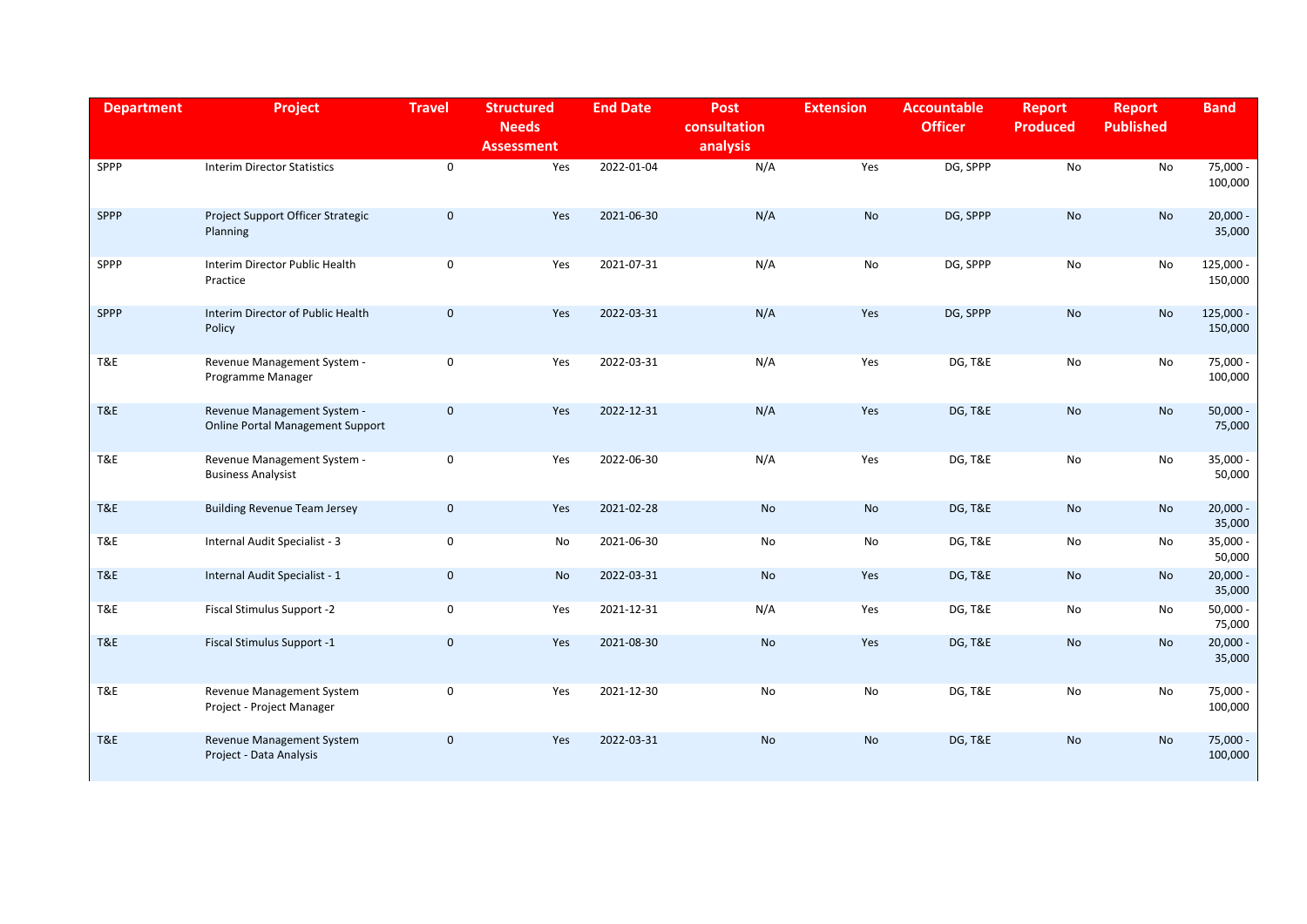| <b>Department</b> | <b>Project</b>                    | <b>Travel</b> | <b>Structured</b><br><b>Needs</b><br><b>Assessment</b> | <b>End Date</b> | <b>Post</b><br>consultation<br>analysis | <b>Extension</b> | Accountable<br><b>Officer</b> | <b>Report</b><br><b>Produced</b> | <b>Report</b><br><b>Published</b> | <b>Band</b>          |
|-------------------|-----------------------------------|---------------|--------------------------------------------------------|-----------------|-----------------------------------------|------------------|-------------------------------|----------------------------------|-----------------------------------|----------------------|
| T&E               | Revenue Jersey Transformation     | $\Omega$      | Yes                                                    | 2022-12-31      | No                                      | Yes              | DG, T&E                       | No                               | No                                | $50,000 -$<br>75,000 |
| T&E               | <b>Project Management Officer</b> | $\mathbf 0$   | <b>No</b>                                              | 2021-07-31      | <b>No</b>                               | <b>No</b>        | <b>DG, T&amp;E</b>            | <b>No</b>                        | <b>No</b>                         | $35,000 -$<br>50,000 |
| T&E               | <b>Group Reporting Support</b>    | $\Omega$      | No                                                     | 2021-06-30      | No                                      | No               | DG, T&E                       | No                               | No                                | 75,000 -<br>100,000  |
| <b>T&amp;E</b>    | Internal Audit Specialist - 3     | $\Omega$      | <b>No</b>                                              | 2021-12-31      | N/A                                     | Yes              | <b>DG, T&amp;E</b>            | <b>No</b>                        | <b>No</b>                         | $20,000 -$<br>35,000 |
| Total             |                                   |               |                                                        |                 |                                         |                  |                               |                                  |                                   | 4,080,848            |

### **TABLE 4: CONTINGENT LABOUR SPEND ON MAJOR PROGRAMMES**

### **4.1 Cyber Security**

| <b>Department</b> | <b>Project</b>                           | <b>Travel</b> | <b>Structured</b><br><b>Needs</b><br><b>Assessment</b> | Expected<br>end date | <b>Post</b><br>consultation<br>analysis | <b>Extension</b><br>expected or in<br>place | <b>Accountable</b><br><b>Officer</b> | <b>Report</b><br><b>Produced</b> | <b>Report</b><br><b>Published</b> | <b>Band</b>            |
|-------------------|------------------------------------------|---------------|--------------------------------------------------------|----------------------|-----------------------------------------|---------------------------------------------|--------------------------------------|----------------------------------|-----------------------------------|------------------------|
| <b>COO</b>        | <b>Cyber Security Architect Services</b> | 0             | No                                                     | 2021-12-31           | <b>No</b>                               | Yes                                         | <b>COO</b>                           | No                               | No                                | $50,000 -$<br>75,000   |
| <b>COO</b>        | <b>Cyber Security Management</b>         | $\mathbf 0$   | <b>No</b>                                              | 2021-10-01           | <b>No</b>                               | <b>No</b>                                   | COO                                  | <b>No</b>                        | <b>No</b>                         | $100,000 -$<br>125,000 |
| <b>Total</b>      |                                          |               |                                                        |                      |                                         |                                             |                                      |                                  |                                   | 177,875                |

### **4.2 Fort Regent**

| <b>Department</b> | <b>Project</b>          | <b>Travel</b> | <b>Structured</b><br><b>Needs</b><br><b>Assessment</b> | <b>Expected</b><br>end date | Post<br>consultation<br>analysis | <b>Extension</b><br>expected or<br>in place | Accountable<br><b>Officer</b> | <b>Report</b><br><b>Produced</b> | <b>Report</b><br><b>Published</b> | <b>Band</b>            |
|-------------------|-------------------------|---------------|--------------------------------------------------------|-----------------------------|----------------------------------|---------------------------------------------|-------------------------------|----------------------------------|-----------------------------------|------------------------|
| <b>IHE</b>        | PMO Fort Regent / Sport | 225           | No                                                     | 2022-07-31                  | No                               | No                                          | DG, IHE                       | No                               | No                                | $100,000 -$<br>125,000 |
| <b>Total</b>      |                         |               |                                                        |                             |                                  |                                             |                               |                                  |                                   | $100,000 -$<br>125,000 |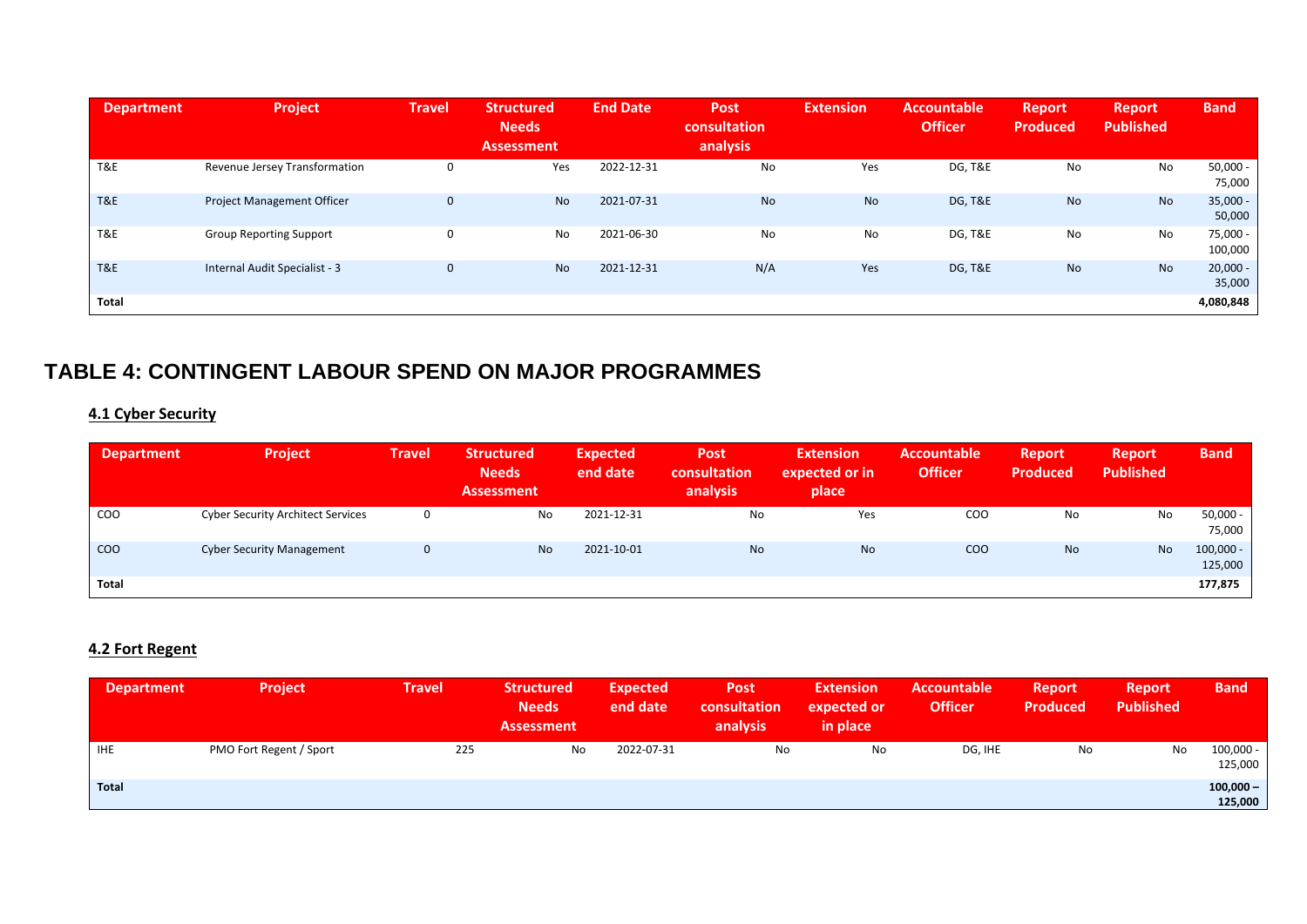### **4.3 Integrated Technology Solution**

| <b>Department</b> | Project                                             | <b>Travel</b> | <b>Structured</b><br><b>Needs</b><br><b>Assessment</b> | <b>Expected</b><br>end date | <b>Post</b><br>consultation<br>analysis | <b>Extension</b><br>expected or<br>in place | <b>Accountable</b><br><b>Officer</b> | <b>Report</b><br><b>Produced</b> | <b>Report</b><br><b>Published</b> | <b>Band</b>          |
|-------------------|-----------------------------------------------------|---------------|--------------------------------------------------------|-----------------------------|-----------------------------------------|---------------------------------------------|--------------------------------------|----------------------------------|-----------------------------------|----------------------|
| COO               | <b>ITS Support Services</b>                         | 0             | Yes                                                    | 2021-12-31                  | No                                      | Yes                                         | COO                                  | No                               | No                                | $50,000 -$<br>75,000 |
| COO               | Programme Manager ITS (Human<br>Capital Management) | $\mathbf 0$   | Yes                                                    | 2023-01-31                  | <b>No</b>                               | No                                          | COO                                  | <b>No</b>                        | No                                | $50,000 -$<br>75,000 |
| COO               | ITS - Commercial & Contract<br>Specialist           | $\mathbf 0$   | Yes                                                    | 2021-11-30                  | No                                      | No                                          | COO                                  | No                               | No                                | $50,000 -$<br>75,000 |
| COO               | ITS Multiple Workstreams                            | $\mathbf 0$   | Yes                                                    | staggered<br>2021           | <b>No</b>                               | Yes                                         | COO                                  | No                               | <b>No</b>                         | 750,000 -<br>850,000 |
| COO               | ITS - ICF & Change Management 1                     | $\mathbf 0$   | Yes                                                    | 2021-06-31                  | No                                      | No                                          | COO                                  | No                               | No                                | $20,000 -$<br>35,000 |
| COO               | ITS - ICF & Change Management 2                     | $\mathbf 0$   | Yes                                                    | 2021-06-30                  | No                                      | No                                          | COO                                  | No                               | No                                | $20,000 -$<br>35,000 |
| COO               | <b>ITS Support</b>                                  | $\mathbf 0$   | Yes                                                    | 2022-12-31                  | No                                      | No                                          | COO                                  | No                               | No                                | 250,000 -<br>300,000 |
| COO               | ITS Programme Management<br><b>Services</b>         |               | Yes                                                    | 2021-12-31                  | <b>No</b>                               | No                                          | COO                                  | <b>No</b>                        | <b>No</b>                         | $35,000 -$<br>50,000 |
| COO               | ITS Programme M&D Support<br>Services 1             | $\mathbf 0$   | Yes                                                    | 2021-12-31                  | No                                      | Expected                                    | COO                                  | No                               | No                                | $20,000 -$<br>35,000 |
| COO               | ITS Programme M&D Support<br>Services 3             | $\mathbf 0$   | Yes                                                    | 2021-12-31                  | <b>No</b>                               | Expected                                    | <b>COO</b>                           | No                               | <b>No</b>                         | $20,000 -$<br>35,000 |
| COO               | ITS Programme M&D Support<br>Services 2             | $\mathbf 0$   | Yes                                                    | 2021-12-31                  | No                                      | Expected                                    | COO                                  | No                               | No                                | $20,000 -$<br>35,000 |
| <b>Total</b>      |                                                     |               |                                                        |                             |                                         |                                             |                                      |                                  |                                   | 1,515,337            |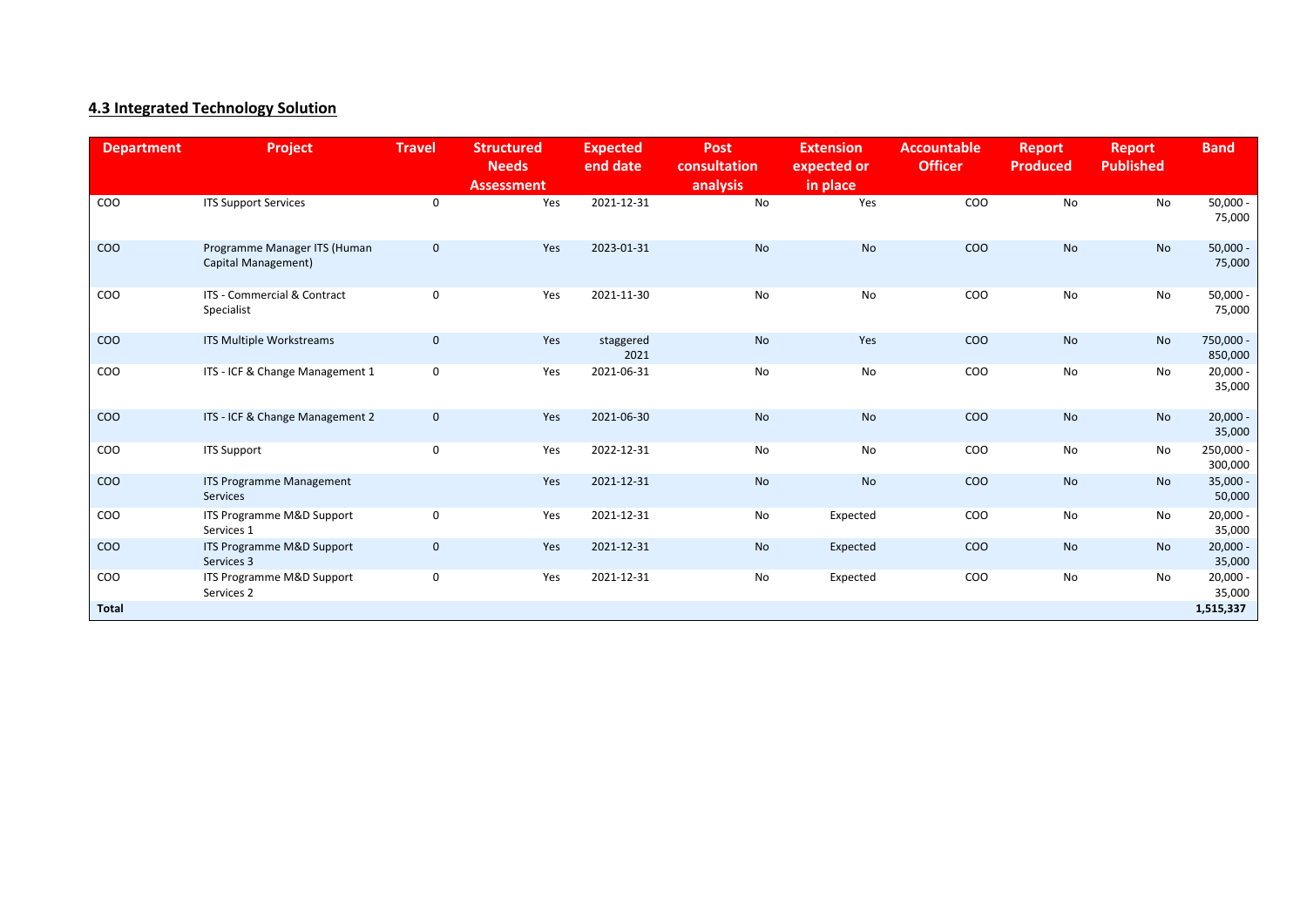### **4.4 MS Foundations**

| <b>Department</b> | Project                                                      | <b>Travel</b> | <b>Structured</b><br><b>Needs</b><br><b>Assessment</b> | <b>Expected</b><br>end date | <b>Post</b><br>consultation<br>analysis | <b>Extension</b><br>expected or in<br>place | <b>Accountable</b><br><b>Officer</b> | <b>Report</b><br><b>Produced</b> | <b>Report</b><br><b>Publishe</b><br>d | <b>Band</b>          |
|-------------------|--------------------------------------------------------------|---------------|--------------------------------------------------------|-----------------------------|-----------------------------------------|---------------------------------------------|--------------------------------------|----------------------------------|---------------------------------------|----------------------|
| COO               | <b>MS Foundations Project</b><br>Support                     | $\Omega$      | Yes                                                    | 2022-12-31                  | No                                      | No                                          | COO                                  | No                               | No                                    | $50,000 -$<br>75,000 |
| COO               | <b>MS Foundation</b>                                         | $\mathbf{0}$  | Yes                                                    | 2022-12-31                  | <b>No</b>                               | <b>No</b>                                   | COO                                  | <b>No</b>                        | <b>No</b>                             | 175,000 -<br>200,000 |
| COO               | <b>MS Foundation Programme</b><br><b>Management Services</b> | $\mathbf 0$   | Yes                                                    | 2021-12-31                  | No                                      | No                                          | COO                                  | No                               | No                                    | $50,000 -$<br>75,000 |
| Total             |                                                              |               |                                                        |                             |                                         |                                             |                                      |                                  |                                       | 304,392              |

### **4.5 Our Hospital**

| <b>Department</b> | Project                                  | <b>Travel</b> | <b>Structured</b><br><b>Needs</b><br><b>Assessment</b> | <b>End Date</b> | <b>Post</b><br>consultation<br>analysis | <b>Extension</b> | <b>Accountable</b><br><b>Officer</b> | <b>Report</b><br><b>Produced</b> | <b>Report</b><br><b>Published</b> | <b>Band</b>                                    |
|-------------------|------------------------------------------|---------------|--------------------------------------------------------|-----------------|-----------------------------------------|------------------|--------------------------------------|----------------------------------|-----------------------------------|------------------------------------------------|
| <b>HCS</b>        | Our Hospital Media &<br>Communications   | 0             | Yes                                                    | 2022-03-31      | No                                      | Yes              | DG, HCS                              | No                               | No                                | $35,000 -$<br>50,000                           |
| <b>HCS</b>        | <b>Project Management Office</b>         | 300           | Yes                                                    | 2022-06-30      | <b>No</b>                               | Yes              | DG, HCS                              | <b>No</b>                        | No                                | 650,000<br>$\overline{\phantom{a}}$<br>750,000 |
| <b>HCS</b>        | Our Hospital Project Director            | 513           | Yes                                                    | 2022-06-30      | No                                      | Yes              | DG, HCS                              | No                               | No                                | 100,000<br>$\overline{\phantom{a}}$<br>125,000 |
| <b>HCS</b>        | Our Hospital Project Clinical<br>Support | $\mathbf 0$   | Yes                                                    | 2021-10-10      | <b>No</b>                               | Yes              | DG, HCS                              | <b>No</b>                        | No                                | $75,000 -$<br>100,000                          |
| Total             |                                          |               |                                                        |                 |                                         |                  |                                      |                                  |                                   | 944,942                                        |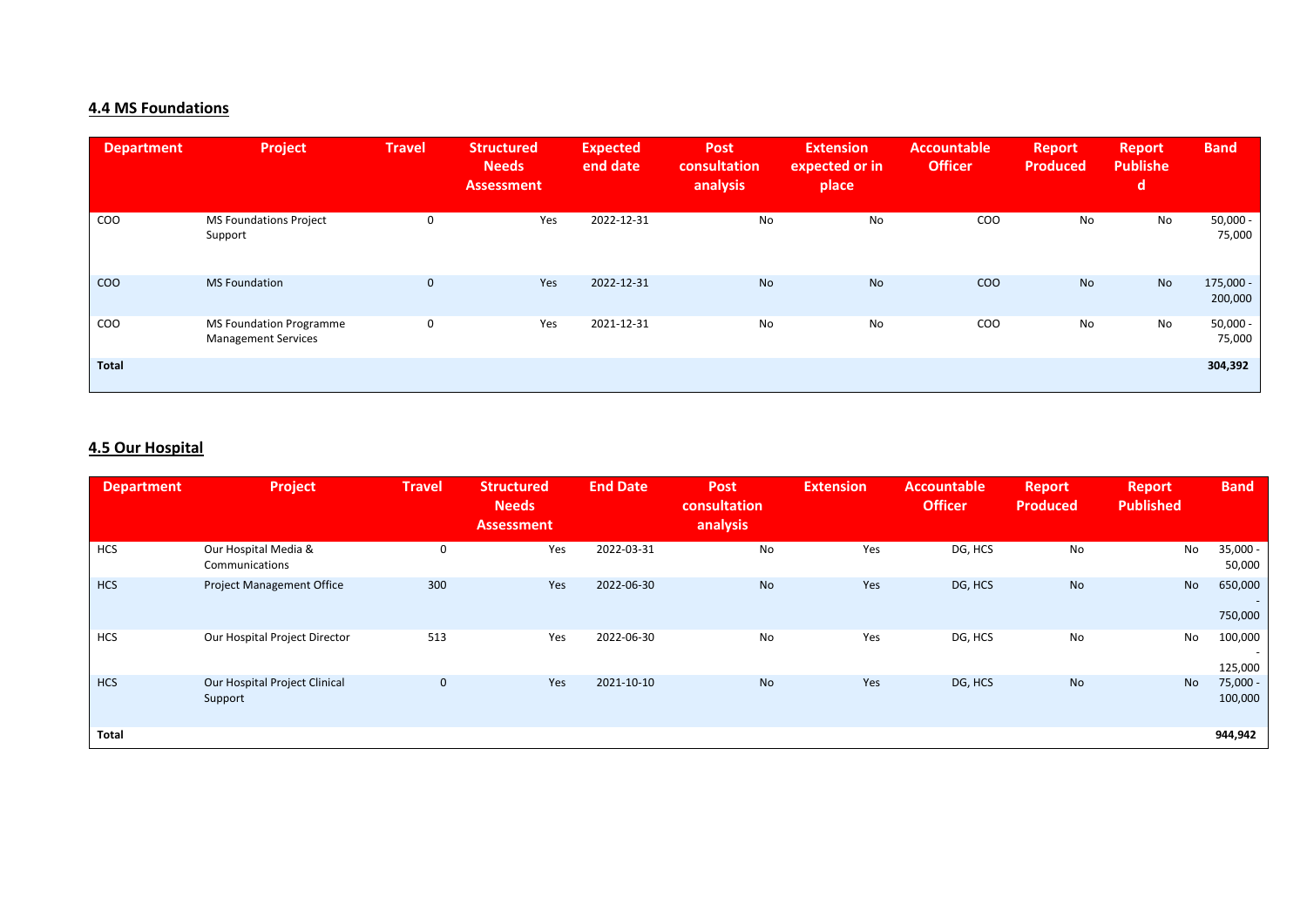#### **4.6 OneGov HQ**

| <b>Department</b> | <b>Project</b>             | <b>Travel</b> | <b>Structured</b><br><b>Needs</b><br><b>Assessment</b> | <b>End Date</b> | <b>Post</b><br>consultation<br>analysis | <b>Extension</b> | Accountable<br><b>Officer</b> | <b>Report</b><br><b>Produced</b> | /Report<br><b>Published</b> | <b>Band</b>          |
|-------------------|----------------------------|---------------|--------------------------------------------------------|-----------------|-----------------------------------------|------------------|-------------------------------|----------------------------------|-----------------------------|----------------------|
| <b>OCE</b>        | One Gov HQ Project Manager | 0             | Yes                                                    | 2024-12-31      | No                                      | No               | CEO                           | No                               | No                          | $50,000 -$<br>75,000 |
| <b>Total</b>      |                            |               |                                                        |                 |                                         |                  |                               |                                  |                             | $50,000 -$<br>75,000 |

#### **4.7 Team Jersey**

| <b>Department</b> | <b>Supplier</b>       | <b>Project</b>                | <b>Travel</b> | <b>Structured</b><br><b>Needs</b><br><b>Assessment</b> | <b>End Date</b> | <b>Post</b><br>consultation<br>analysis | <b>Extension</b> | Accountable<br><b>Officer</b> | <b>Report</b><br><b>Produced</b> | Report<br><b>Published</b> | <b>Band</b> |
|-------------------|-----------------------|-------------------------------|---------------|--------------------------------------------------------|-----------------|-----------------------------------------|------------------|-------------------------------|----------------------------------|----------------------------|-------------|
| COO               | Sionic Jersey Limited | Team Jersey - Engagement Lead | 0             | Yes                                                    | 2021-06-01      | No                                      | Yes              | COO                           | No                               | No                         | 35,000      |
|                   |                       |                               |               |                                                        |                 |                                         |                  |                               |                                  |                            | 50,000      |
| <b>Total</b>      |                       |                               |               |                                                        |                 |                                         |                  |                               |                                  |                            | 35,000      |
|                   |                       |                               |               |                                                        |                 |                                         |                  |                               |                                  |                            |             |
|                   |                       |                               |               |                                                        |                 |                                         |                  |                               |                                  |                            | 50,000      |

Note 1<sup>\*</sup>: These parties used the Government of Jersey online booking system to book travel which is a cost on top of the amount shown. The average cost of a four-night stay is estimated as £2,700 per month. Travel costs displayed are an average monthly cost for the period. **Note 2**: These costs represent costs booked, in excess of £20,000 per department, in the system during this period. The actual timing of work may vary. **Note 3**: Technical specialist such as architects and doctors have been excluded and Non-ministerial costs have been excluded.

**Key: Accountable Officer: COO:** Chief Operating Officer; **CoS:** Chief of Staff; **DG:** Director General.

**Departments: CLS:** Customer and Local Services; **COO:** Chief Operating Office; **CYPES:** Children, Young People, Education and Skills; I**HE:** Infrastructure, Housing and Environment; **HCS:** Health and Community Services; **OCE:** Office of the Chief Executive; **T&E:** Treasury and Exchequer**.**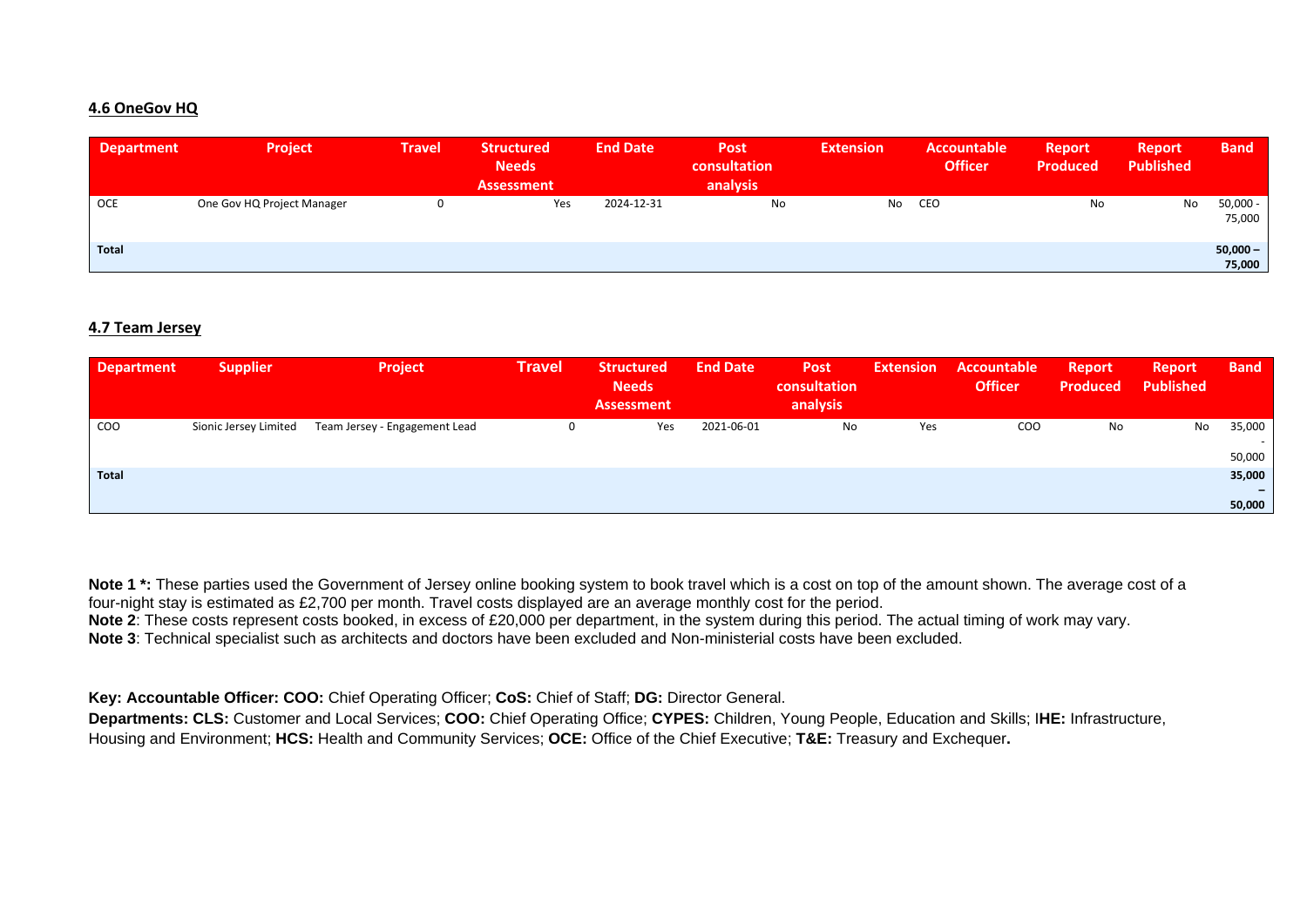### **TABLE 5: FIXED-TERM ROLES, BY DEPARTMENT, FOR INDIVIDUALS PAID AT OR BELOW CIVIL SERVICE GRADE 15.4 SALARY**



| <b>Department</b> | <b>Headcount at 31</b><br>December 2020 | <b>Headcount at</b><br>30 June 2021 | <b>Amount Paid</b><br>(July - December 2020) | <b>Amount Paid</b><br>$(January - June 2021)$ |
|-------------------|-----------------------------------------|-------------------------------------|----------------------------------------------|-----------------------------------------------|
| <b>COO</b>        | 13                                      | 16                                  | £163,108                                     | £342,107                                      |
| <b>CYPES</b>      | 215                                     | 241                                 | £3,146,390                                   | £3,815,730                                    |
| <b>CLS</b>        | 17                                      | 44                                  | £204,486                                     | £576,117                                      |
| <b>IHE</b>        | 22                                      | 18                                  | £374,035                                     | £303,420                                      |
| <b>HCS</b>        | 204                                     | 239                                 | £3,122,430                                   | £4,682,888                                    |
| <b>JHA</b>        | 76                                      | 99                                  | £831,246                                     | £2,518,629                                    |
| Non-Ministerial   | $6\phantom{1}$                          | 5                                   | £156,375                                     | £100,094                                      |
| <b>OCE</b>        | 6                                       | 8                                   | £99,500                                      | £165,839                                      |
| <b>SPPP</b>       | 6                                       | $6\phantom{1}$                      | £168,466                                     | £177,171                                      |
| T&E               | 12                                      | 30                                  | £238,223                                     | £519,804                                      |
| <b>Total</b>      | 576                                     | 706                                 | £8,504,261                                   | £13,201,797                                   |

**Note:** a data cleanse exercise is in ongoing for this data which is being managed by People & Corporate Services. This should be complete by end of Dec 2021.

### **Key:**

**Departments: COO:** Chief Operating Office**; CYPES:** Children, Young People, Education and Skills; **CLS:** Customer and Local Services**; IHE:** Infrastructure, Housing and Environment; **HCS:** Health and Community Services; **JHA**: Justice and Home Affairs; **OCE:** Office of the Chief Executive; **SPPP:** Strategic Policy, Planning and Performance; **T&E:** Treasury and Exchequer.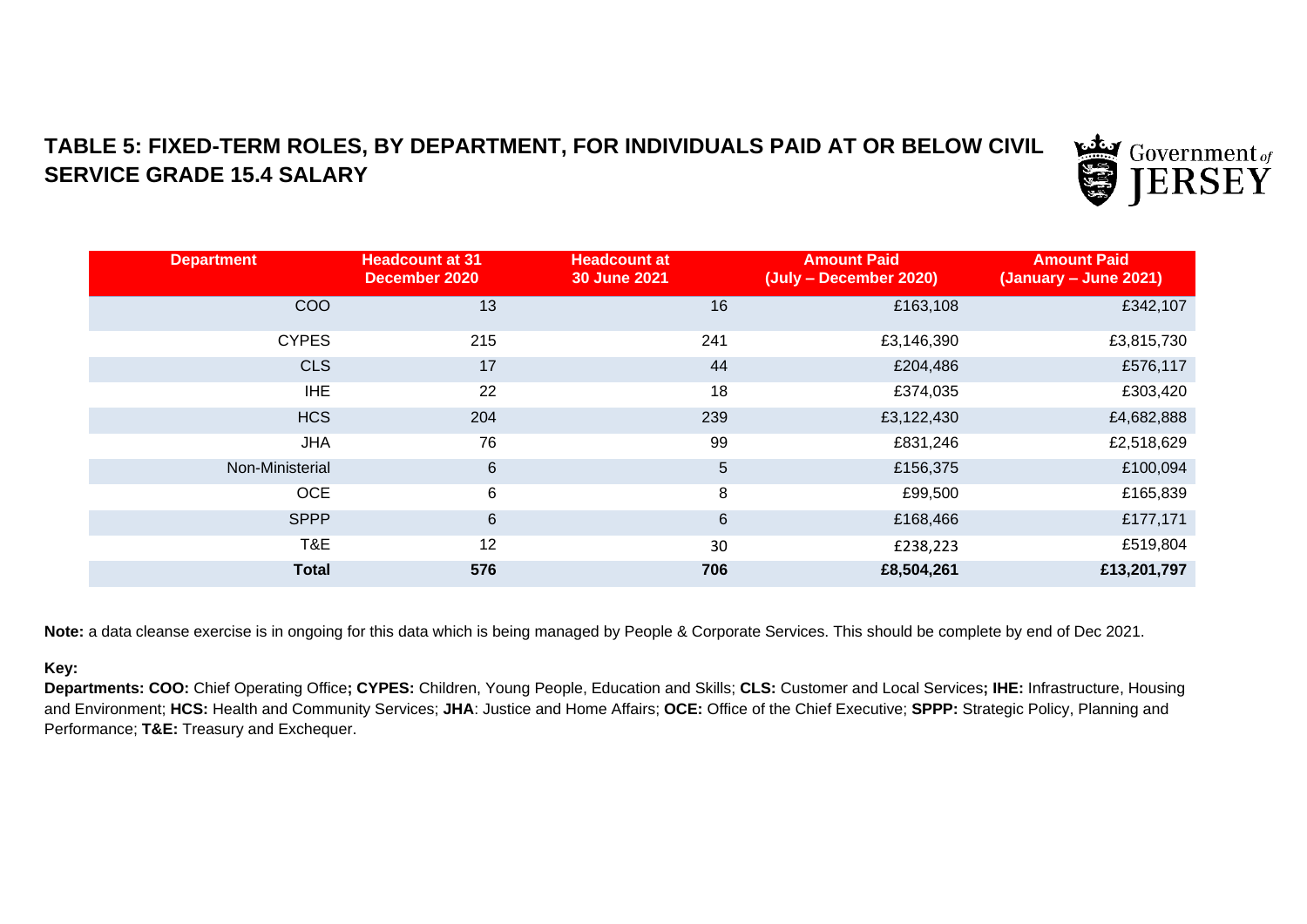## **TABLE 6: FIXED-TERM ROLES, BY DEPARTMENT, FOR SPECIFIC ROLES ABOVE THE CIVIL SERVICE GRADE 15.4 SALARY**



| <b>Area</b>                | <b>Job title</b>                                                                                         | <b>Earnings Band</b><br><b>July - December</b><br><b>2020</b> | <b>Earnings band</b><br>January - June<br>2021 | Average<br>monthly travel<br><b>/accommodatio</b><br>n paid by GoJ | <b>Expected or</b><br>actual end date | <b>Accountable Officer</b> |
|----------------------------|----------------------------------------------------------------------------------------------------------|---------------------------------------------------------------|------------------------------------------------|--------------------------------------------------------------------|---------------------------------------|----------------------------|
| <b>CYPES</b>               | Director General Children Young<br>People                                                                | £80,000 - £90,000                                             | £90,000 - £100,000                             | £0                                                                 | August 2025                           | <b>CEO</b>                 |
| <b>COO</b>                 | Associate Director of People Services                                                                    | £50,000 - £60,000                                             | $£50,000 - £60,000$                            | £0                                                                 | March 2022                            | COO                        |
| Non-<br><b>Ministerial</b> | Legislative Drafter                                                                                      | £50,000 - £60,000                                             | £60,000 - £70,000                              | £0                                                                 | December 2024                         | Greffier of the States     |
| Non-<br><b>Ministerial</b> | Legislative Drafter                                                                                      | $<$ £20,000                                                   |                                                | £0                                                                 | Complete<br>August 2020               | Greffier of the States     |
| Non-<br><b>Ministerial</b> | Legislative Drafter                                                                                      |                                                               | £50,000 - £60,000                              | £0                                                                 | January 2022                          | Greffier of the States     |
| <b>SPPP</b>                | <b>Children's Commissioner</b>                                                                           | £60,000 - £70,000                                             | £70,000 - £80,000                              | £0                                                                 | <b>July 2027</b>                      | DG, SPPP                   |
| <b>COO</b>                 | Group Director (ITS Procurement)                                                                         | £80,000 - £90,000                                             | £60,000 - £70,000                              | £0                                                                 | <b>June 2021</b>                      | COO                        |
| T&E                        | <b>Group Director PAR</b>                                                                                | £80,000 - £90,000                                             | £40,000 - £50,000                              | £0                                                                 | March 2021                            | DG, T&E                    |
| <b>COO</b>                 | Head of Organisational Development<br>(previously 'Associate Director of<br>Organisational Development') | £50,000 - £60,000                                             | £50,000 $-$ £60,000                            | £0                                                                 | March 2022                            | COO                        |
| <b>OCE</b>                 | <b>Chief Executive</b>                                                                                   |                                                               | £70,000 - £80,000                              | £0                                                                 | March 2021                            | <b>Chief Minister</b>      |
| <b>OCE</b>                 | Interim Chief Executive                                                                                  |                                                               | £80,000 - £90,000                              | £0                                                                 | February 2022                         | <b>Chief Minister</b>      |
|                            |                                                                                                          | £502, 622                                                     | £674,420                                       | £0                                                                 |                                       |                            |

**Note 1:** This excludes Doctors, Greffier of the States and Lieutenant Governor

**Note 2:** We have shown all fixed-term contractors paid above a CS15.4 salary to follow a similar approach to the financial statements

**Note 3:** Earnings exclude employer pension contributions, where applicable (not all fixed-term employees have opted to join the pension scheme).

**Key:** 

**Accountable Officer: COO:** Chief Operating Officer; **CEO:** Chief Executive**; DG:** Director General.

**Departments: COO:** Chief Operating Office; **CYPES:** Children, Young People, Education and Skills; **HCS:** Health and Community Services; **OCE:** Office of the Chief Executive; **SPPP:** Strategic Policy, Planning and Performance; **T&E:** Treasury and Exchequer.